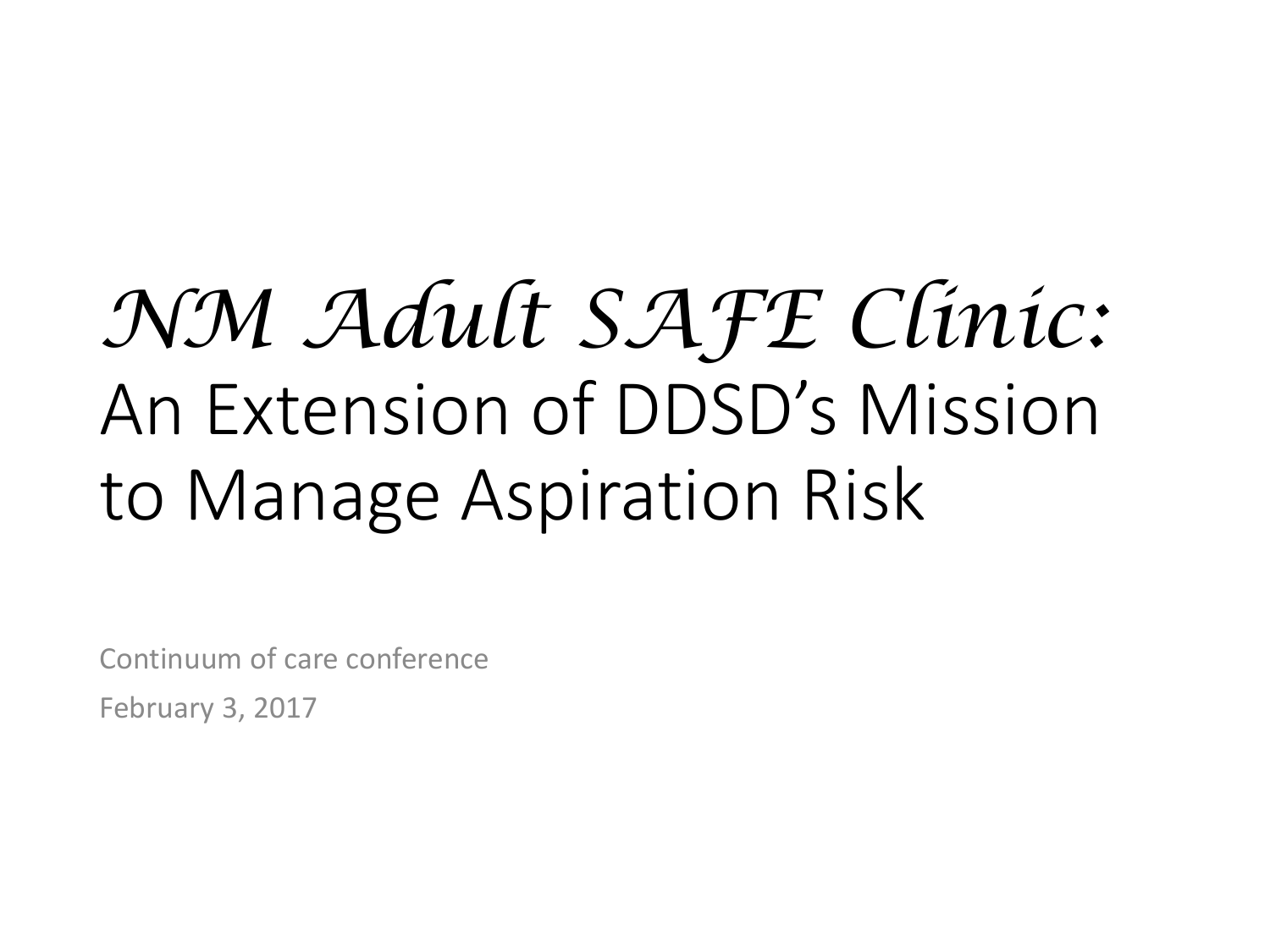## A History Lesson

- NM Institutions closed for individuals with I/DD 1997
- Individuals at risk for health complications related getting nutrition needed ongoing support
- Experienced clinicians had expertise to share and
- Community-based service providers needed a resource And so……

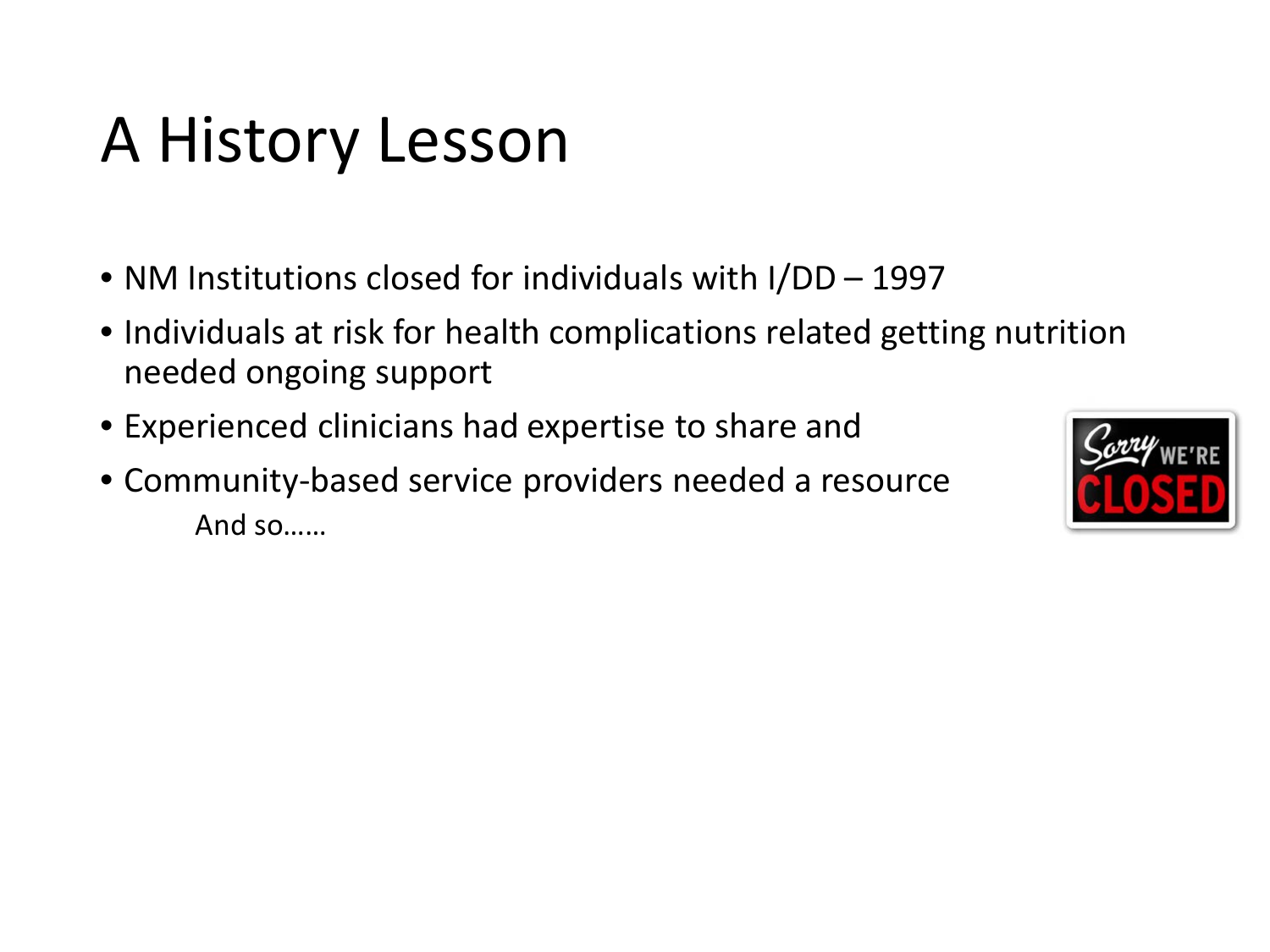# Community-based Partnerships were formed

- Developmental Disabilities Supports Division
	- $•$  \$\$
	- Knowledgeable personnel
- University of New Mexico
	- Knowledgeable personnel
- Community Provider Agencies
	- Needed support for individuals & frontline perso

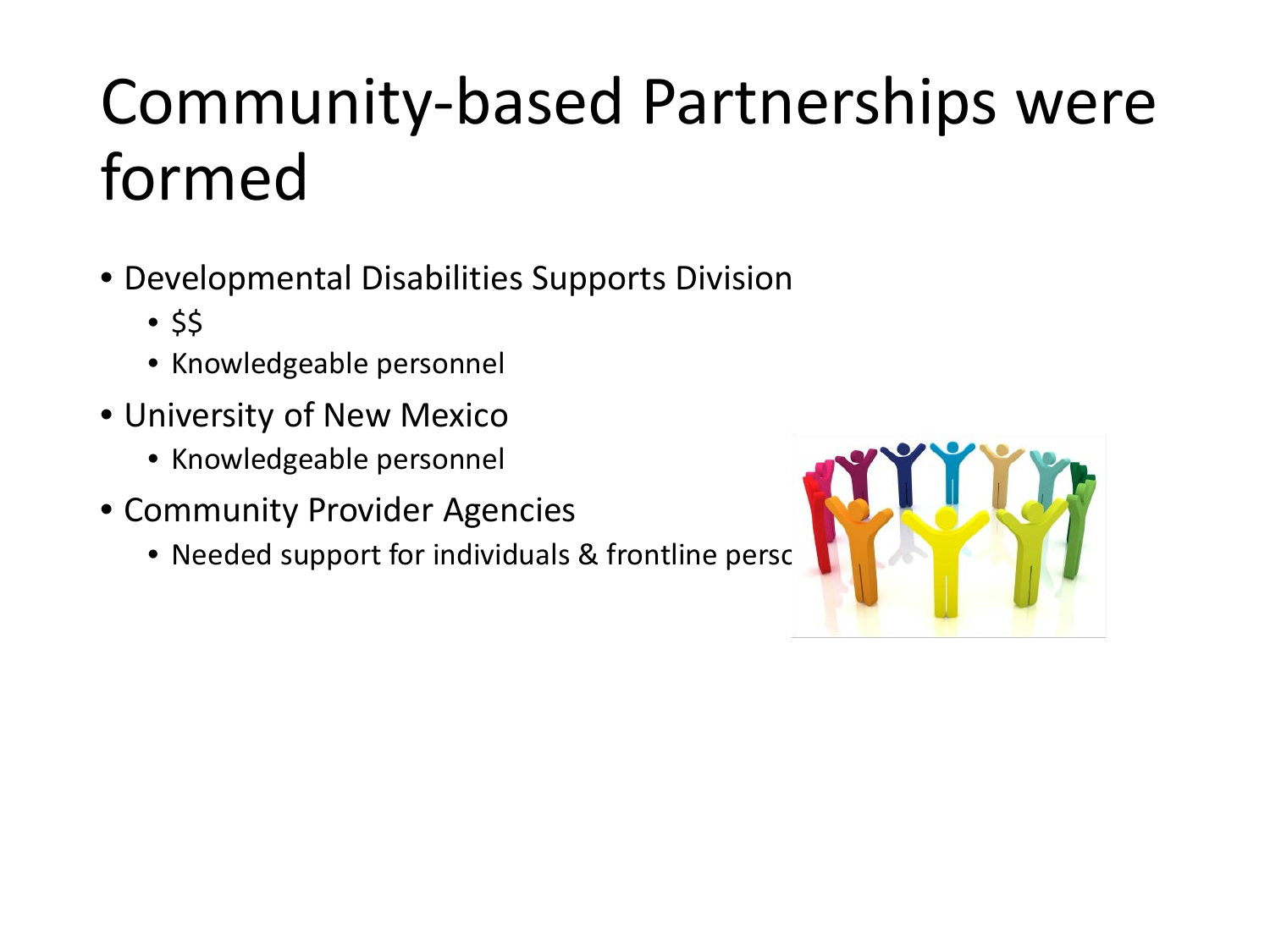## *NM SAFE Clinics* were initiated

- Pediatric SAFE Clinic
	- Management & Operation at the CDD
	- Serves Children 17 yrs and younger
- Adult SAFE Clinic
	- Management through DDSD
	- Operated through Clinical Services Bureau
	- Serves Young Adults and Adults 18 yrs and older

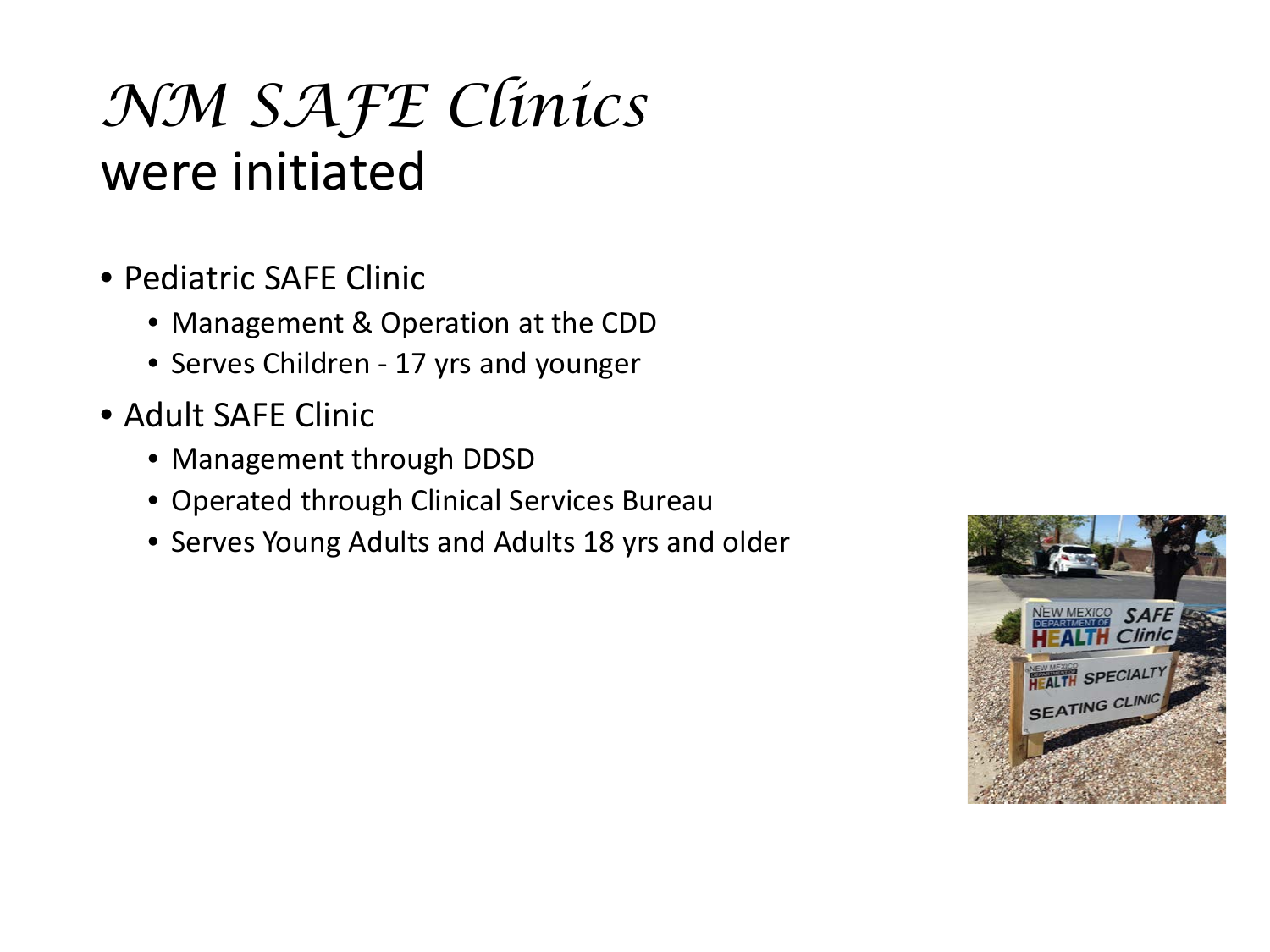## *NM Adult SAFE Clinic*

• Supports & Assessment for Feeding and Eating

Mission

• To support New Mexicans with I/DD, their families and paid staff regarding challenges with nutritional intake and health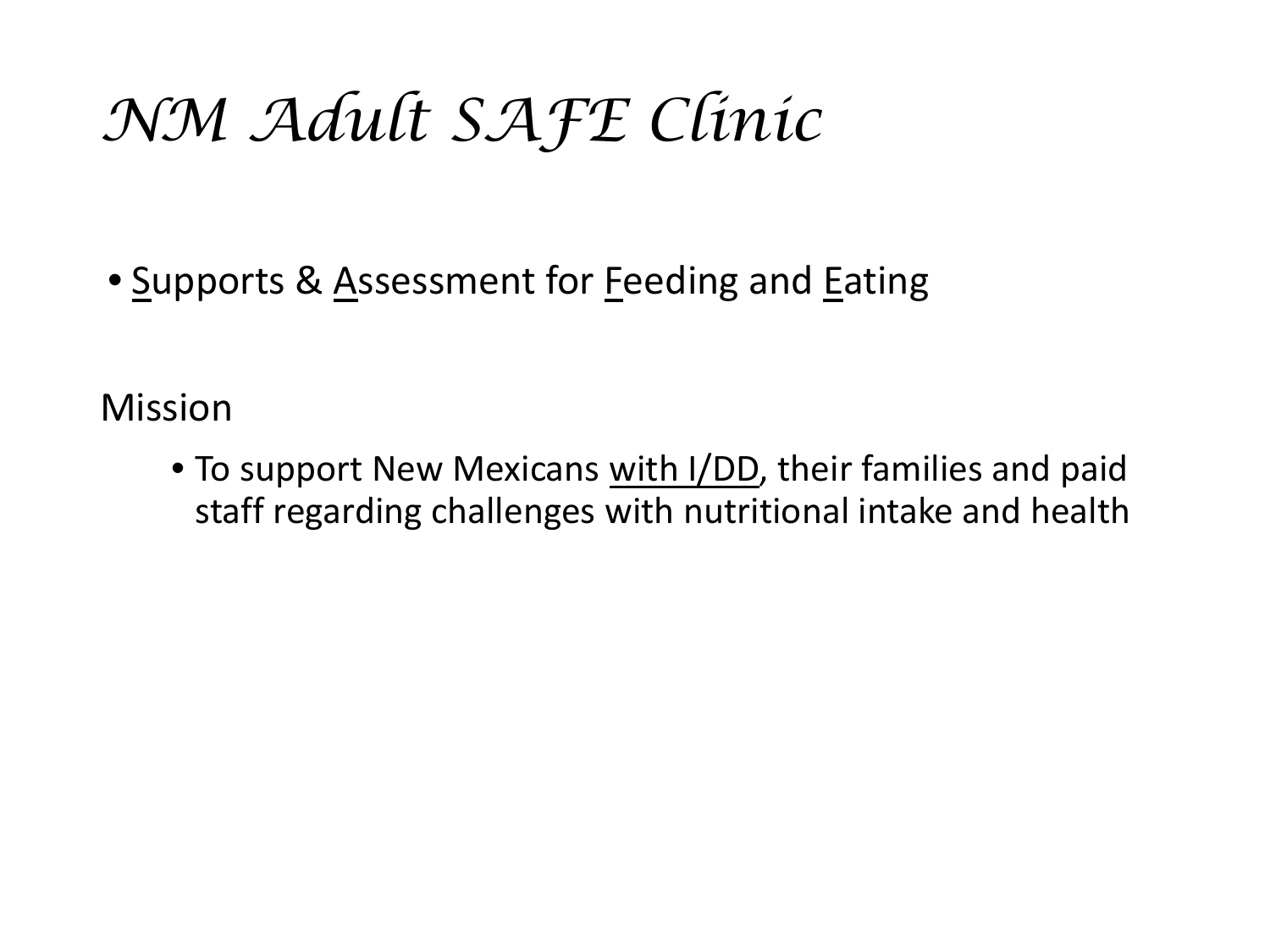*Adult SAFE Clinic*

How to Implement the Mission

- Providing information and methods/strategies
- Assisting with identification of specific support strategies related to:
	- Oral-motor function and swallowing
	- Positioning
	- Nutrition
	- Health
- Support families and teams with decision-making
- At no charge to individuals*; paid by DDSD/DOH*

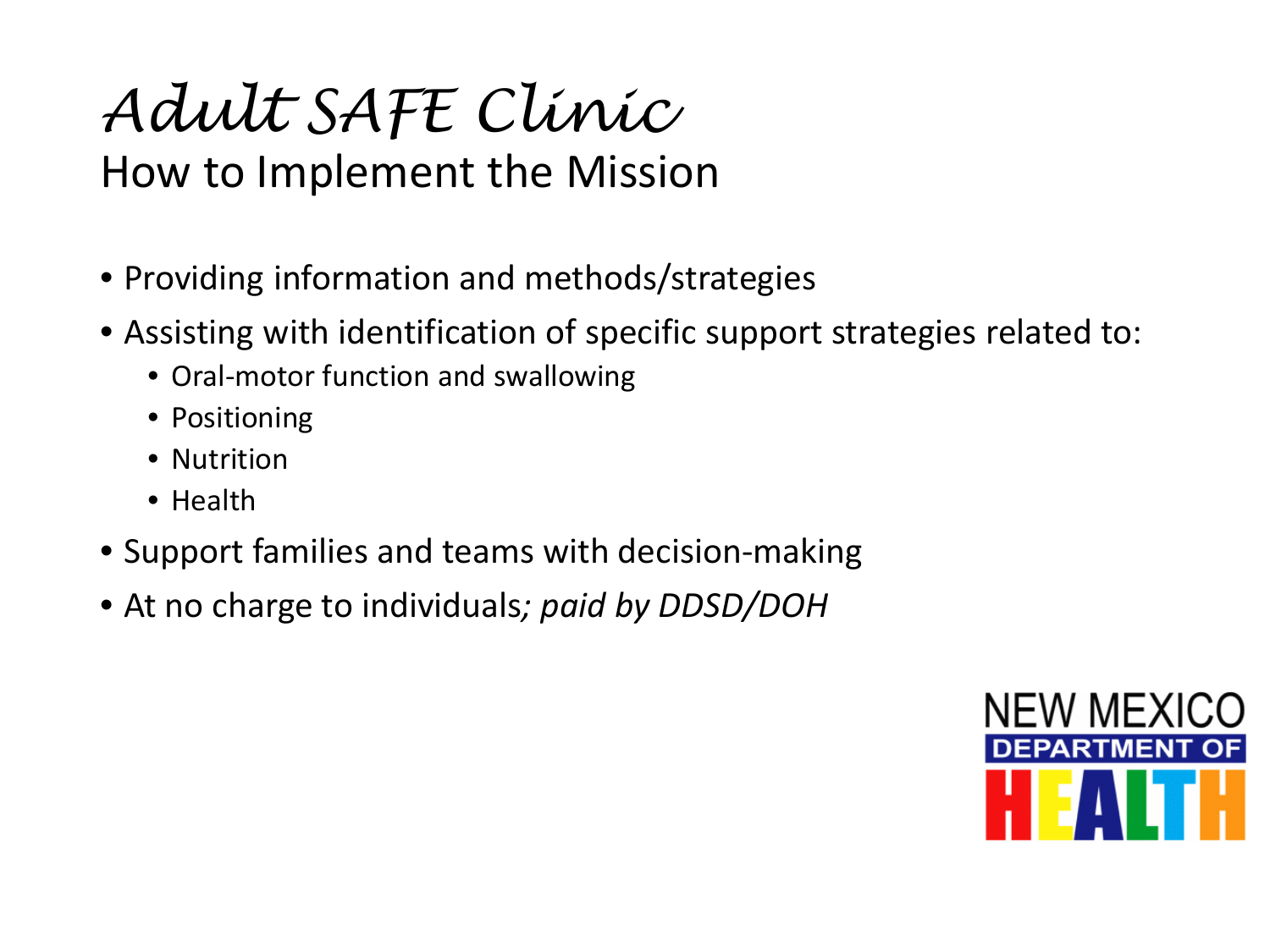# *NM SAFE Clinic*

- What was Needed?
	- Interdisciplinary Clinical Team
	- Administrative Support
	- Accessible and centralized community site
	- Equipment

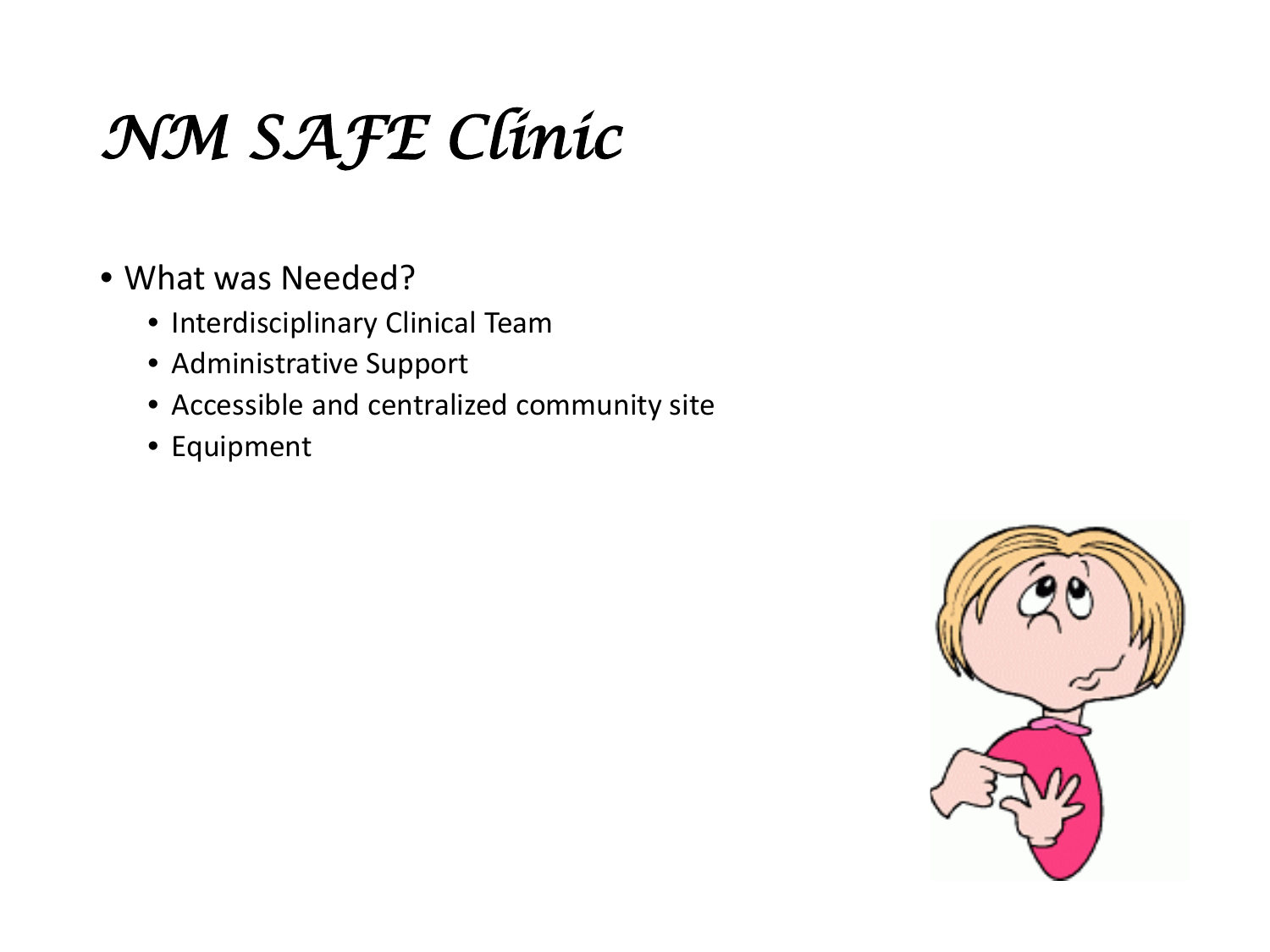# *NM SAFE Clinic:* Purposes

- Mentor, teach and support practices
	- Individuals and their families and paid support staff
	- Interdisciplinary Team members
	- Undergraduate & graduate therapy students (OT, PT, SLP)
	- Nutrition students
	- Allied health professionals from other service settings
	- Medical residents
	- Primary Care Practitioners
- Monitor practices in the field



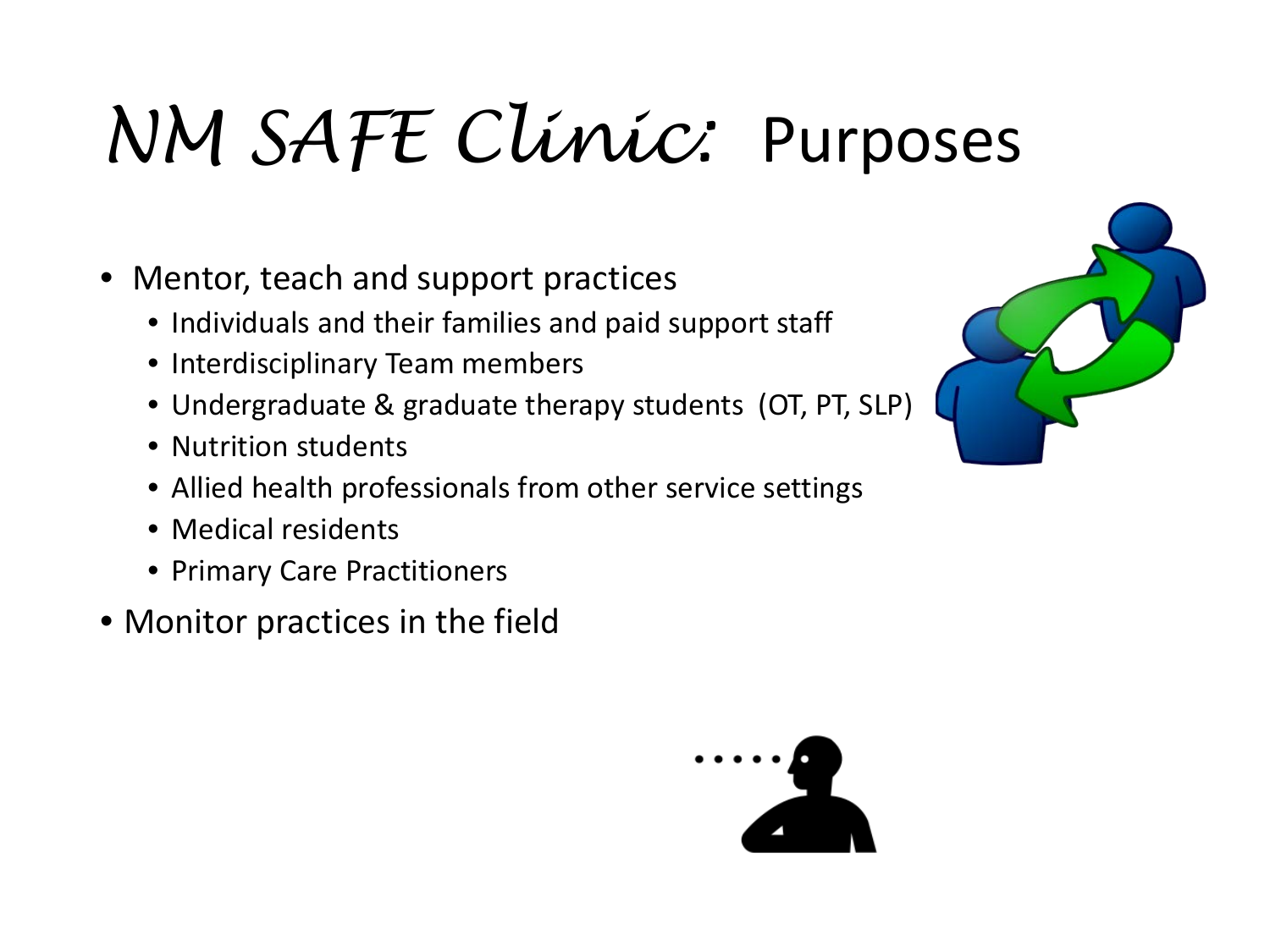# *NM SAFE Clinic:* Purposes

- Document supports provided
	- Individual's report
	- Individual's CARMP or Mealtime Program
	- Reporting to DDSD

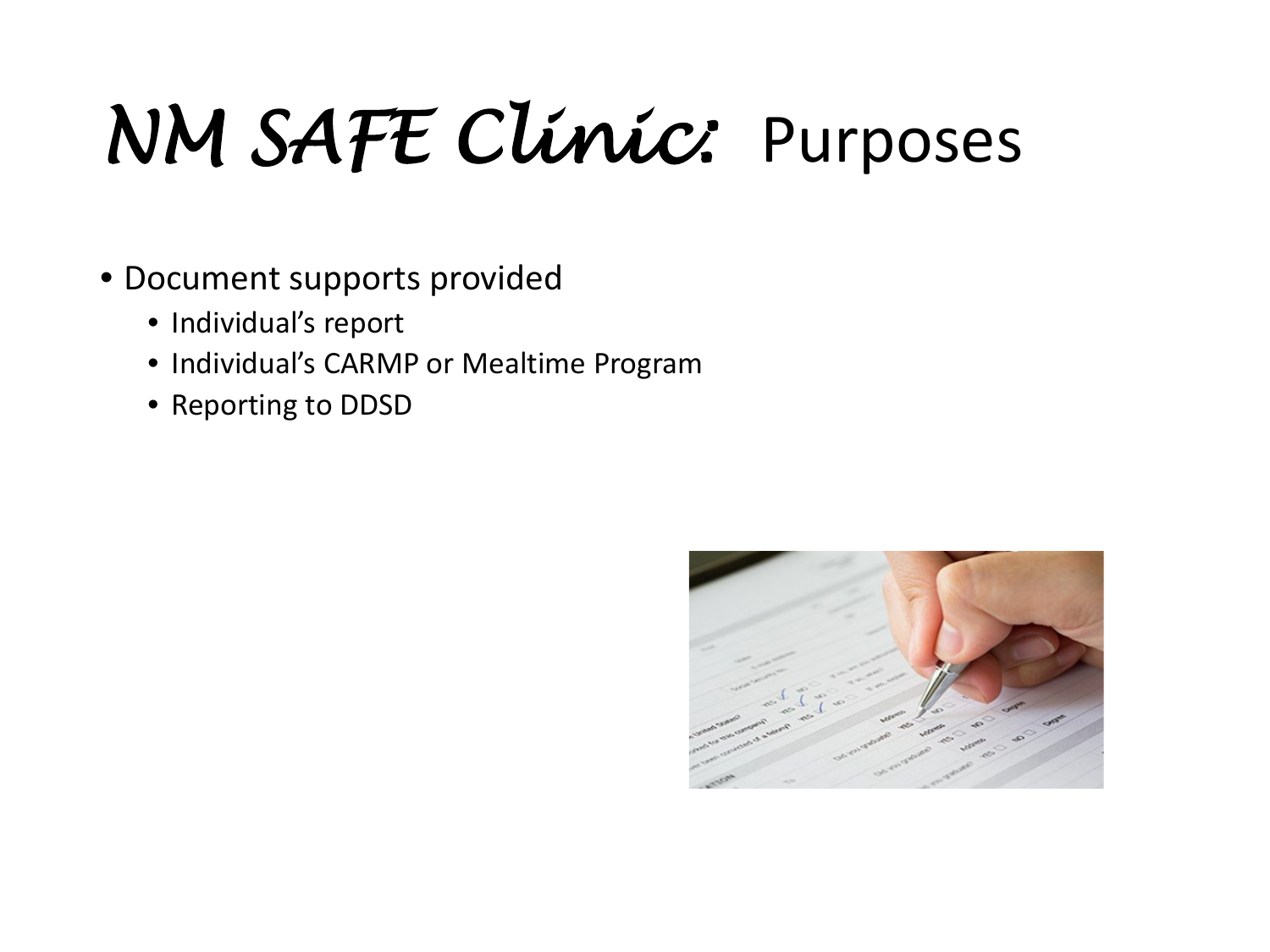## *NM SAFE Clinic:* Scope

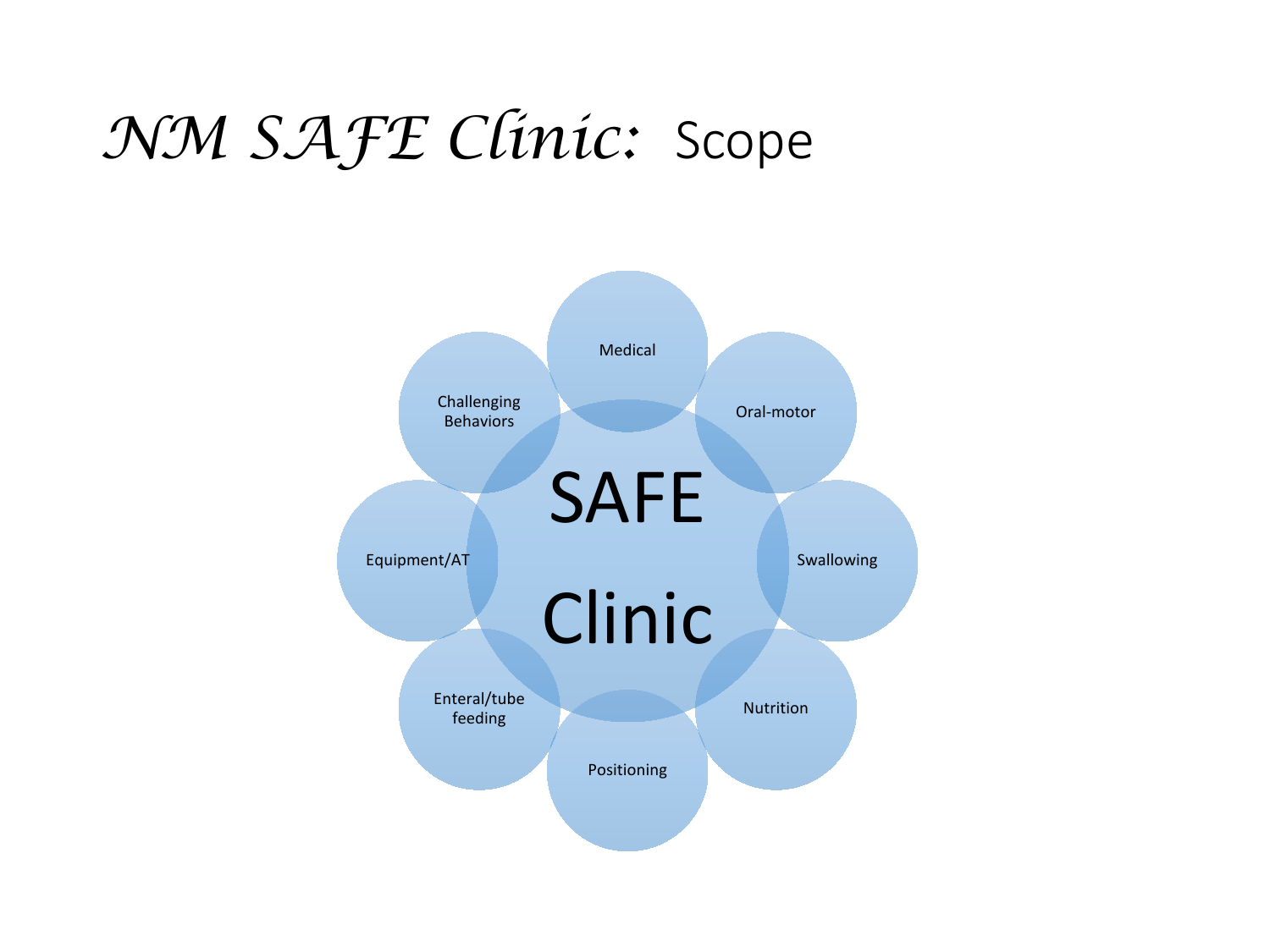# *NM SAFE Clinic:* **Activities**

- Provide collaborative interdisciplinary assessment
- Recommend strategies to promote health and safety
	- Identify compensatory and/or rehabilitative tx
	- Identify and provide assistive technology equipment for meals
- Provide technical assistance to develop
	- 24-Hour Comprehensive Aspiration Risk Management Plan or CARMP or
	- Mealtime Program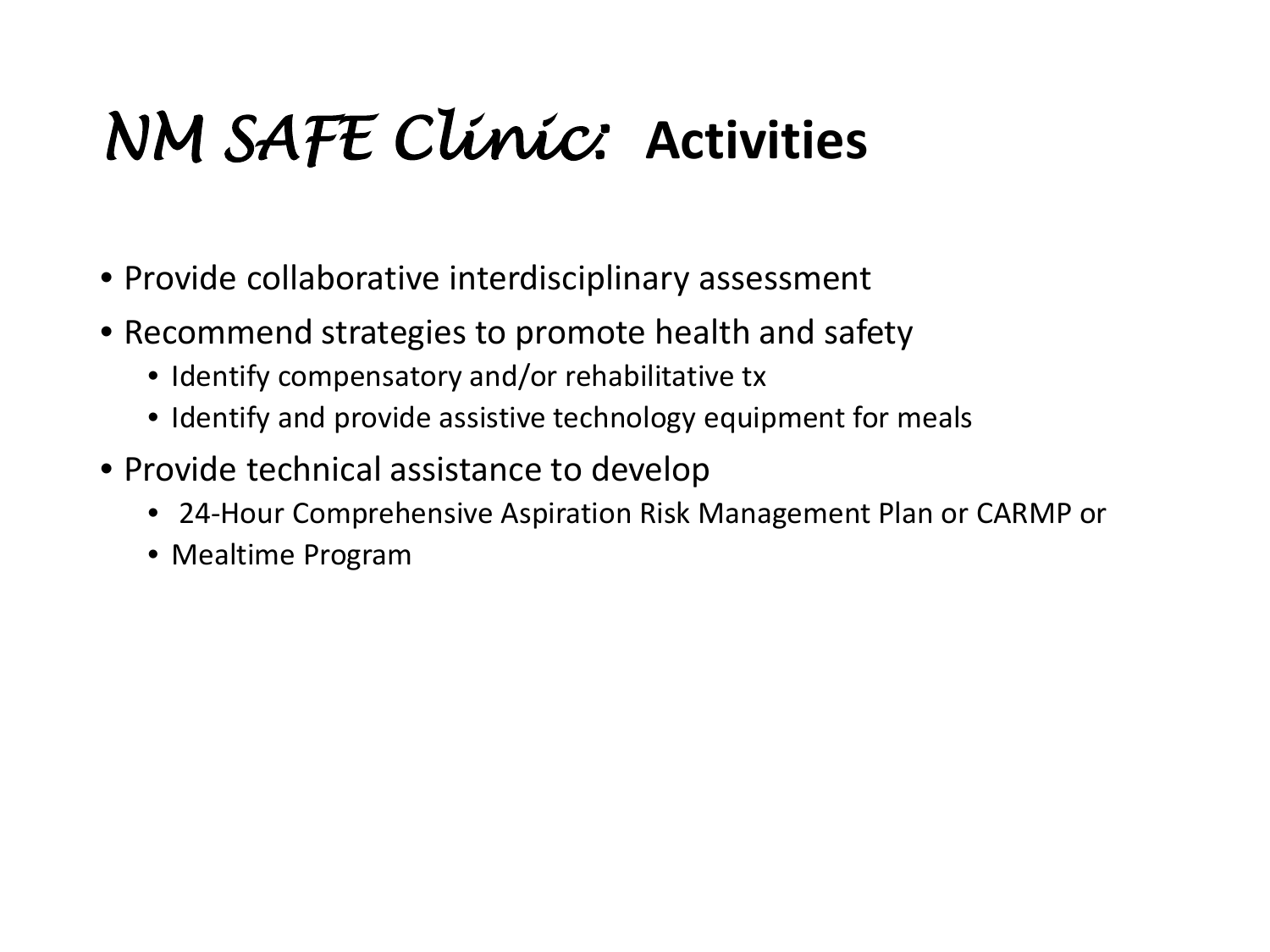# *NM SAFE Clinic*: ARM\*

- •#1 cause of death for DDW participants in NM
- •Policy/Procedure: Aspiration Risk Management\*
	- 2004: general
	- 2010: more specific procedure & documentation
	- 2015: greater applicability & clarity

\*\*\*DDSD/DOH initiative\*\*\*

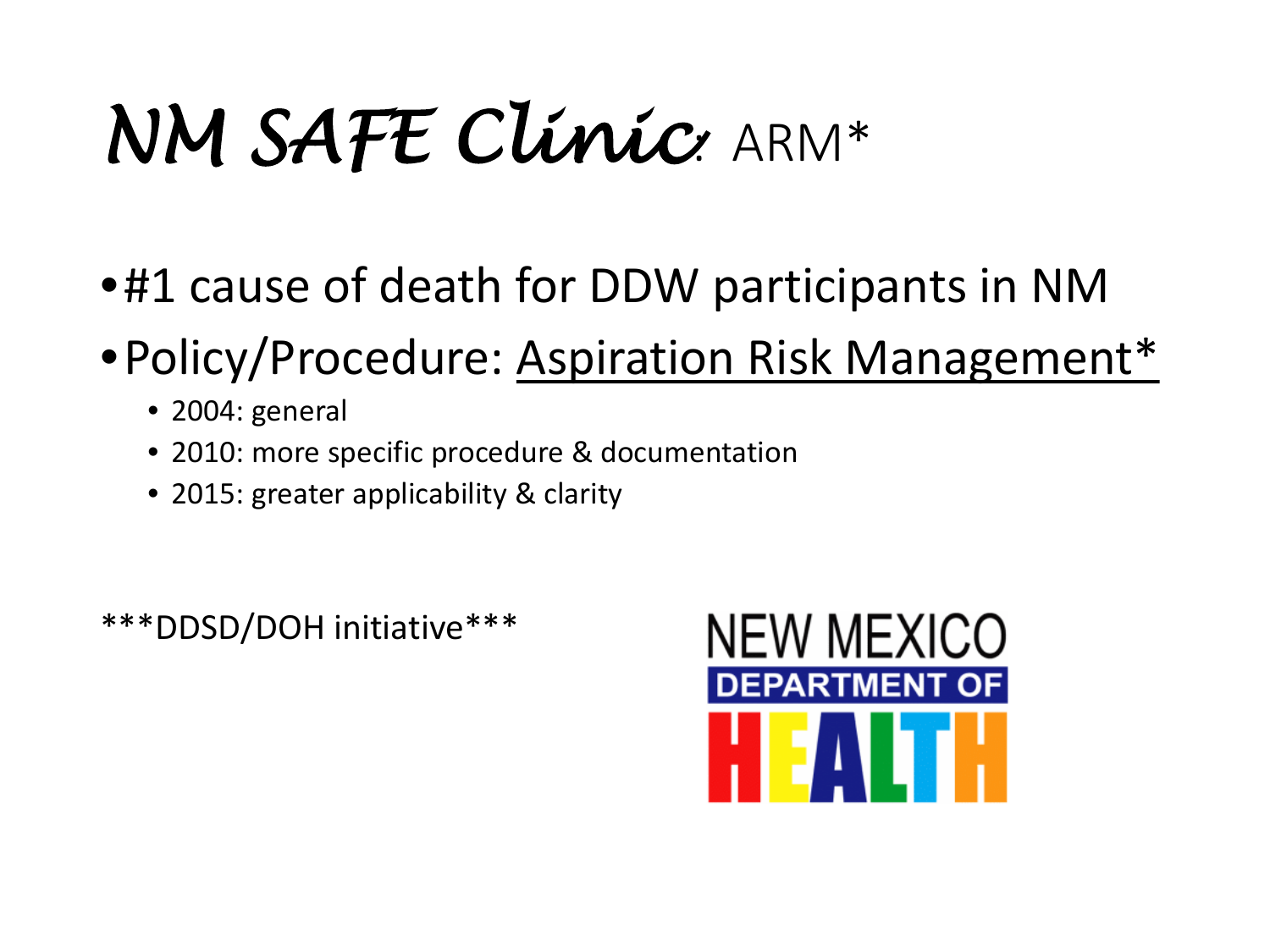### DDSD ARM Service: Screening

- DDW requirement to Screen 18+ yr olds for aspiration risk criteria
	- Identify presence of aspiration risk using DDSD Aspiration Risk Management Screening Tool/ARST
		- Annually
		- Intake to new residential agency
		- Following hospitalization/tx for pneumonia
		- Following a change of condition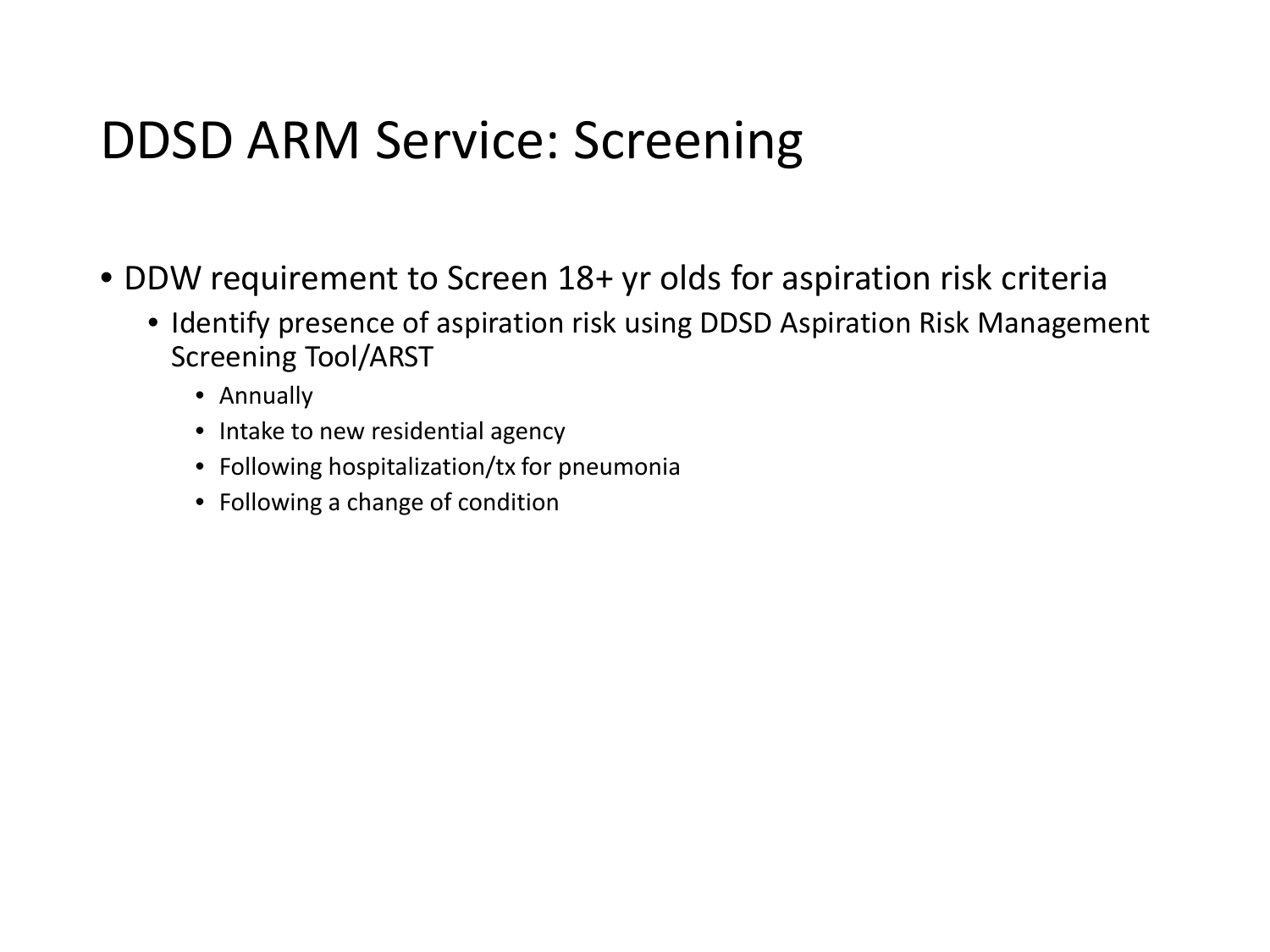## Screening Criteria for Aspiration Risk

#### **High Risk**

- Feeding Tube
- Tx for ASP
	- Inpatient 24 months
	- Outpatient 12 months
- Rumination
	- $\bullet$  > 1x/wk
- Mod-Severe oro/pharyngeal dysphagia
	- In addition to: lung disease, immunosuppression, GERD not well controlled, rumination or vomiting weekly or >

#### **Moderate Risk**

- Mod-Severe oro/pharyngeal dysphagia
- Dependent for PO
- Low alertness
- Not upright due to deformities
- Rumination < 1x/wk
- Risky Eating Behaviors
- Coughing, wet voice w/PO or after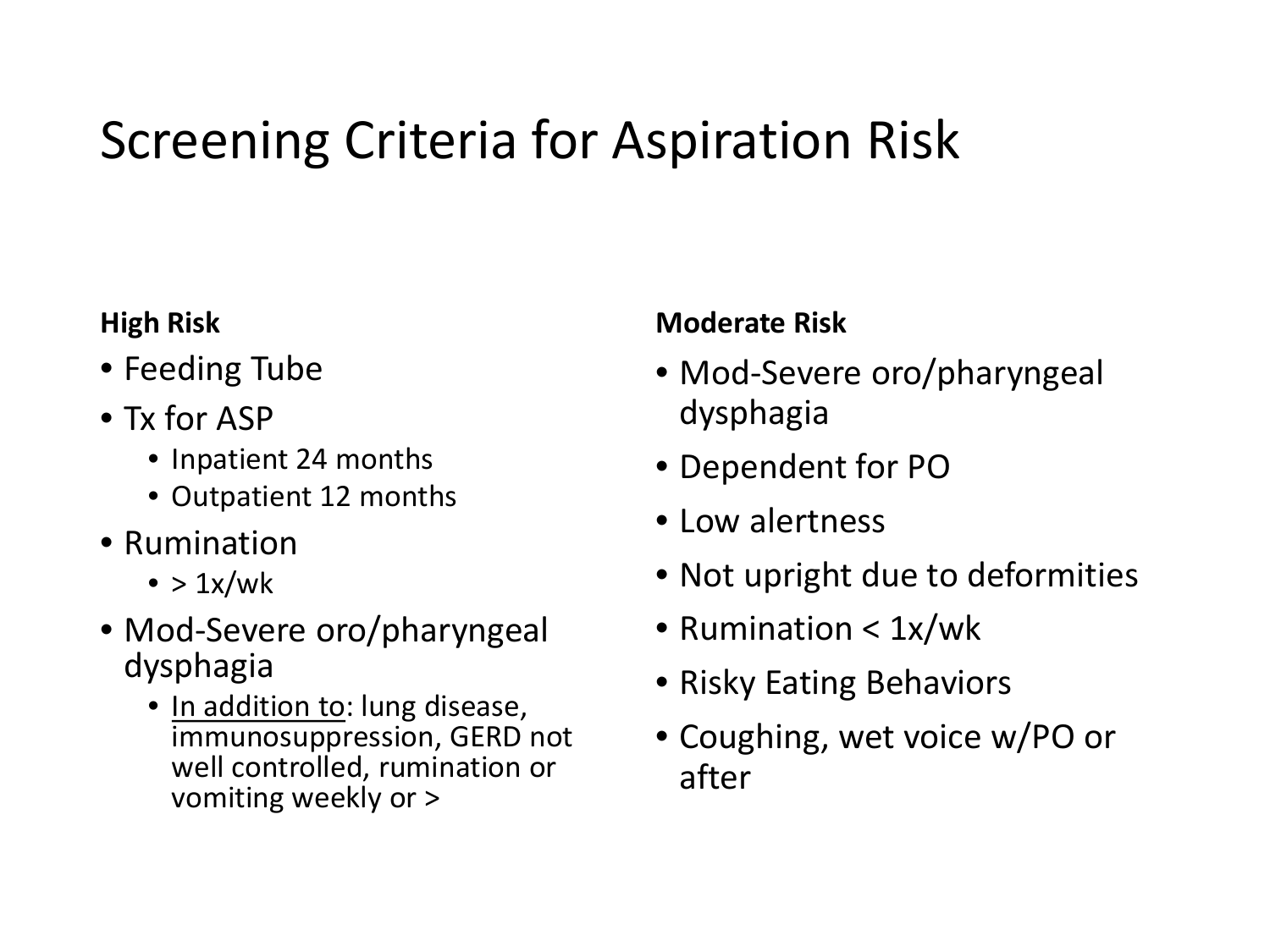## DDSD ARM Services (con't)

- Collaborative Team Assessment
	- Required when initial risk screen = moderate or high
	- SAFE Clinic can assist with this activity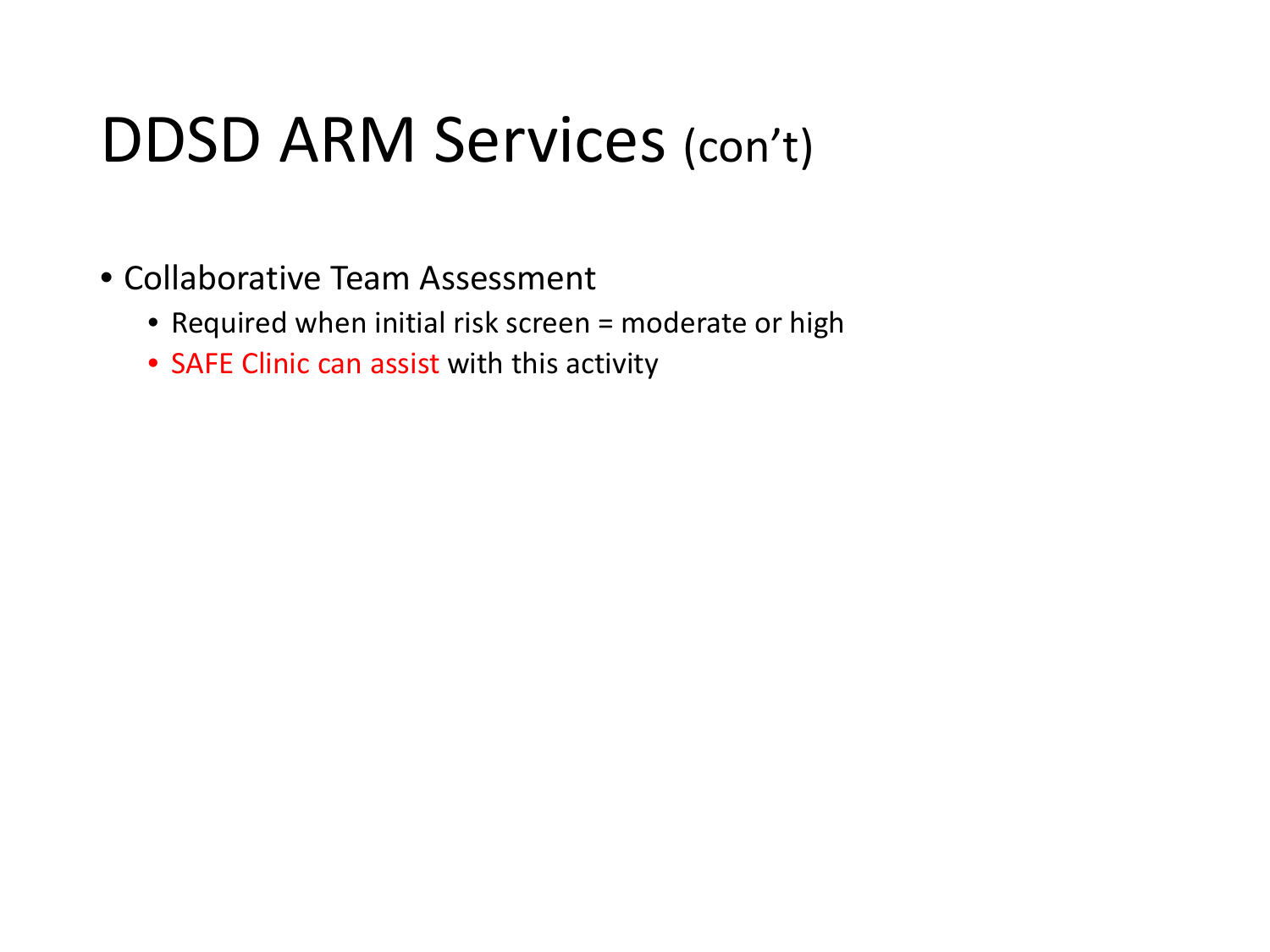### DDSD ARM Services (con't)

- Development of Aspiration Risk Management Strategies by team members
	- If collaborative assessment verifies screening result
		- SAFE Clinic can assist with this activity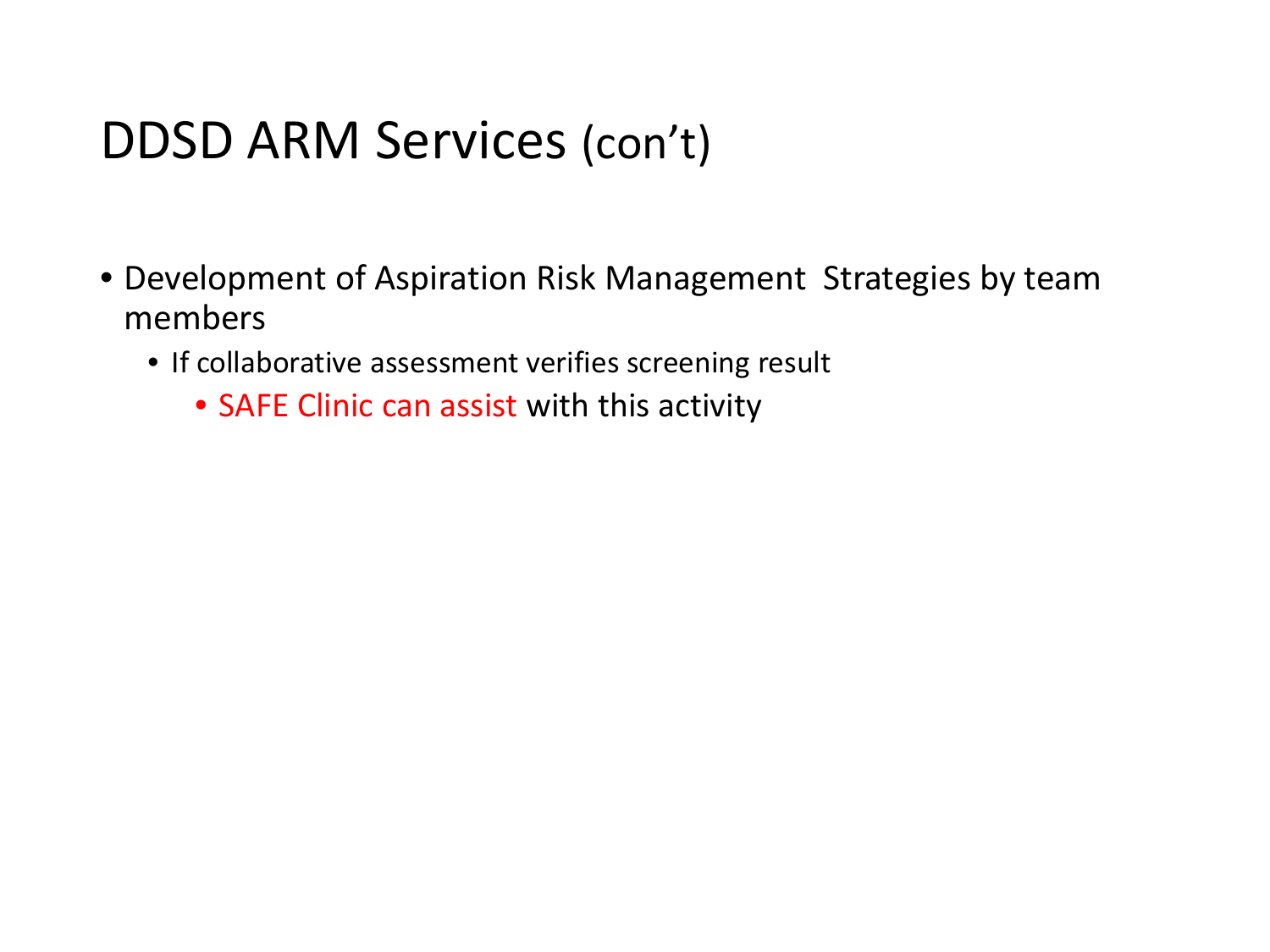## DDSD ARM Service: CARMP

- CARMP = Comprehensive Aspiration Risk Management Plan
	- Purpose:
		- Minimize Aspiration Risk during routine activities
		- Risk can be identified and managed proactively
		- Accept that aspiration cannot be prevented, but related illness may be identified early and treated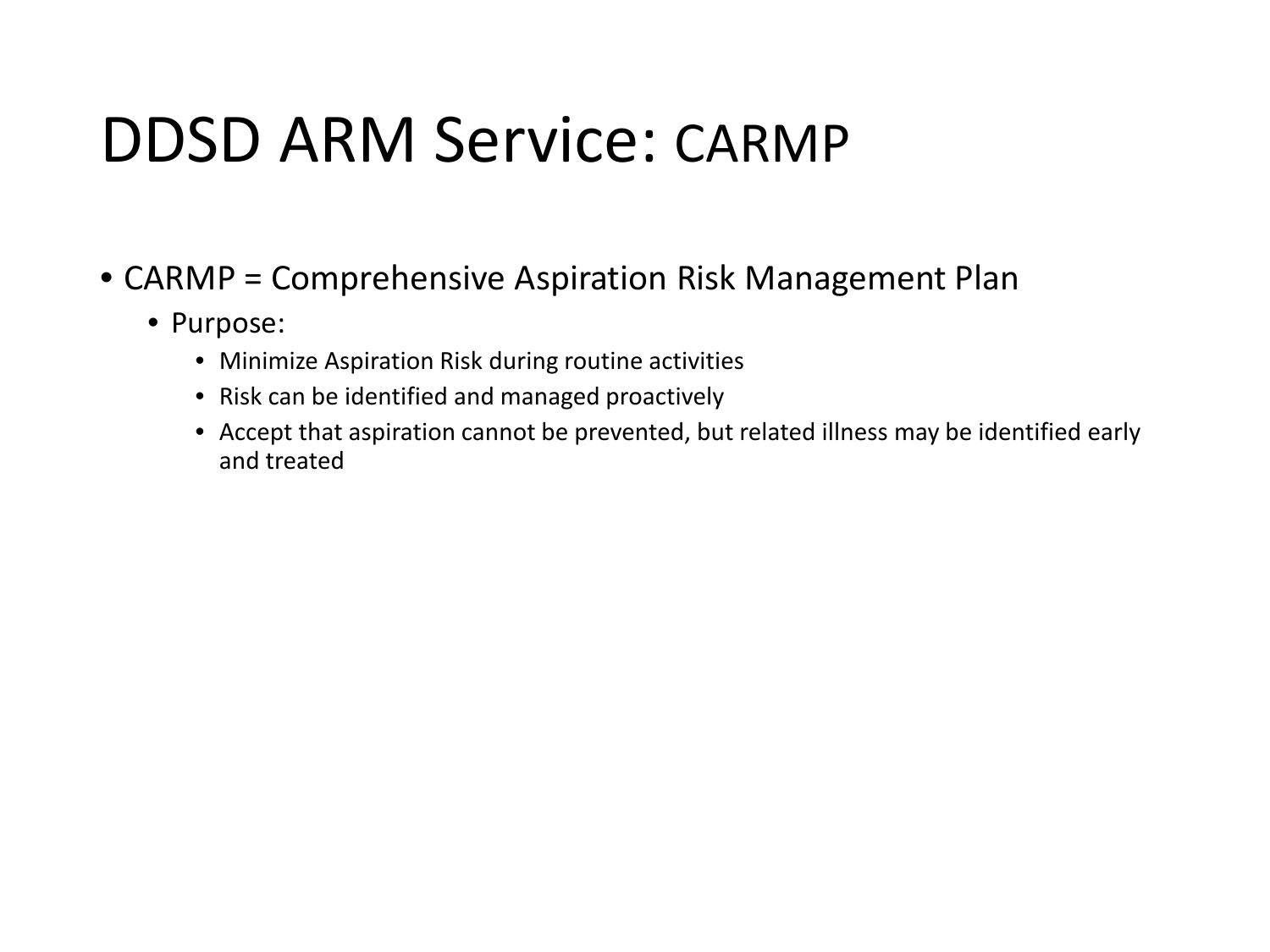# DDSD ARM Service: CARMP Strategies

- Strategies (required/optional)
	- Individual Specific Signs & Symptoms of Aspiration
	- Health Monitoring and Reporting
	- Nutrition
	- Positioning for Nutritional Intake
	- PO Mealtime &/or Tube Feeding
	- Oral Medication Delivery \* optional if REB Only
	- Oral Hygiene\* optional if REB Only
	- Positioning for Routine Activities\* optional
	- Saliva Management\* optional
	- Rumination Management\* optional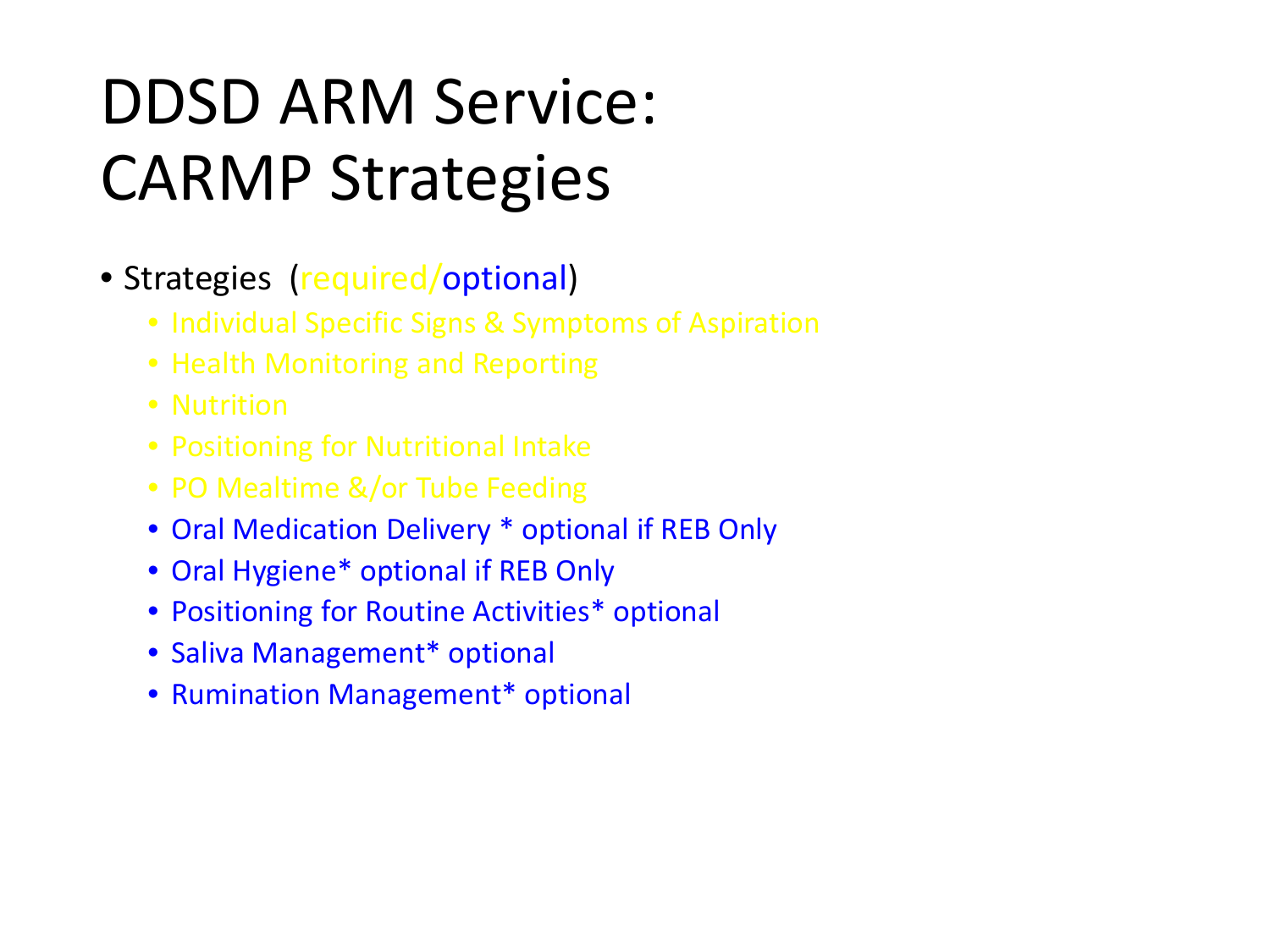## DDSD ARM Service: CARMP Strategies

- Strategy development
	- Required of:
		- Family/Guardian/Support Personnel
		- Nurse
		- Registered Dietitian
	- Optional, depending on criteria and need by:
		- OT, PT, SLP, BSC
	- SAFE Clinic can assist with this

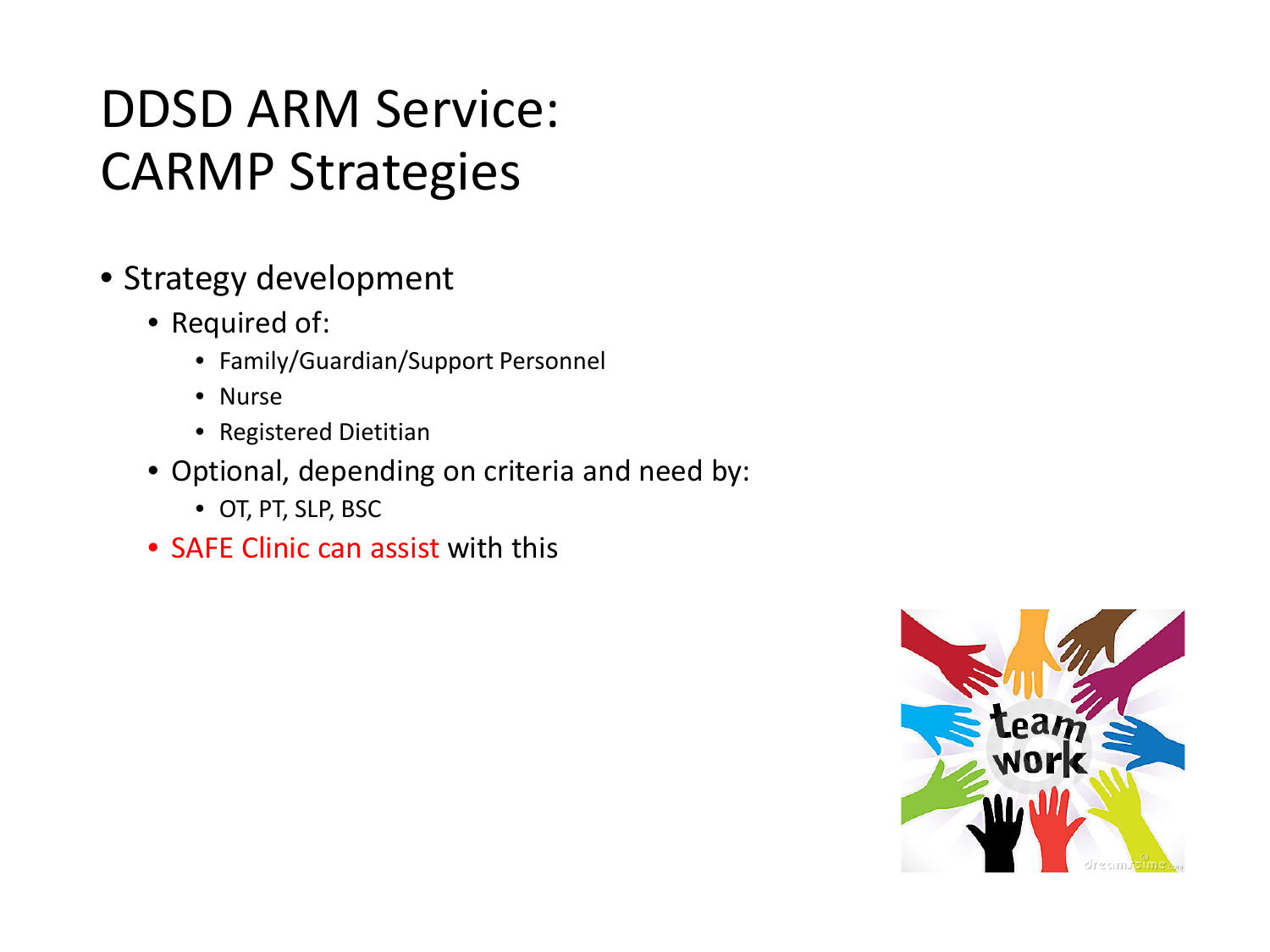### DDSD ARM Services (con't)

- Identification of Annual Outcomes
- Review and approval of strategies by Guardian
- Training by Authors (competency-based)\*\*
	- SAFE Clinic may assist
- Implementation by Support Personnel
- Monitoring by Authors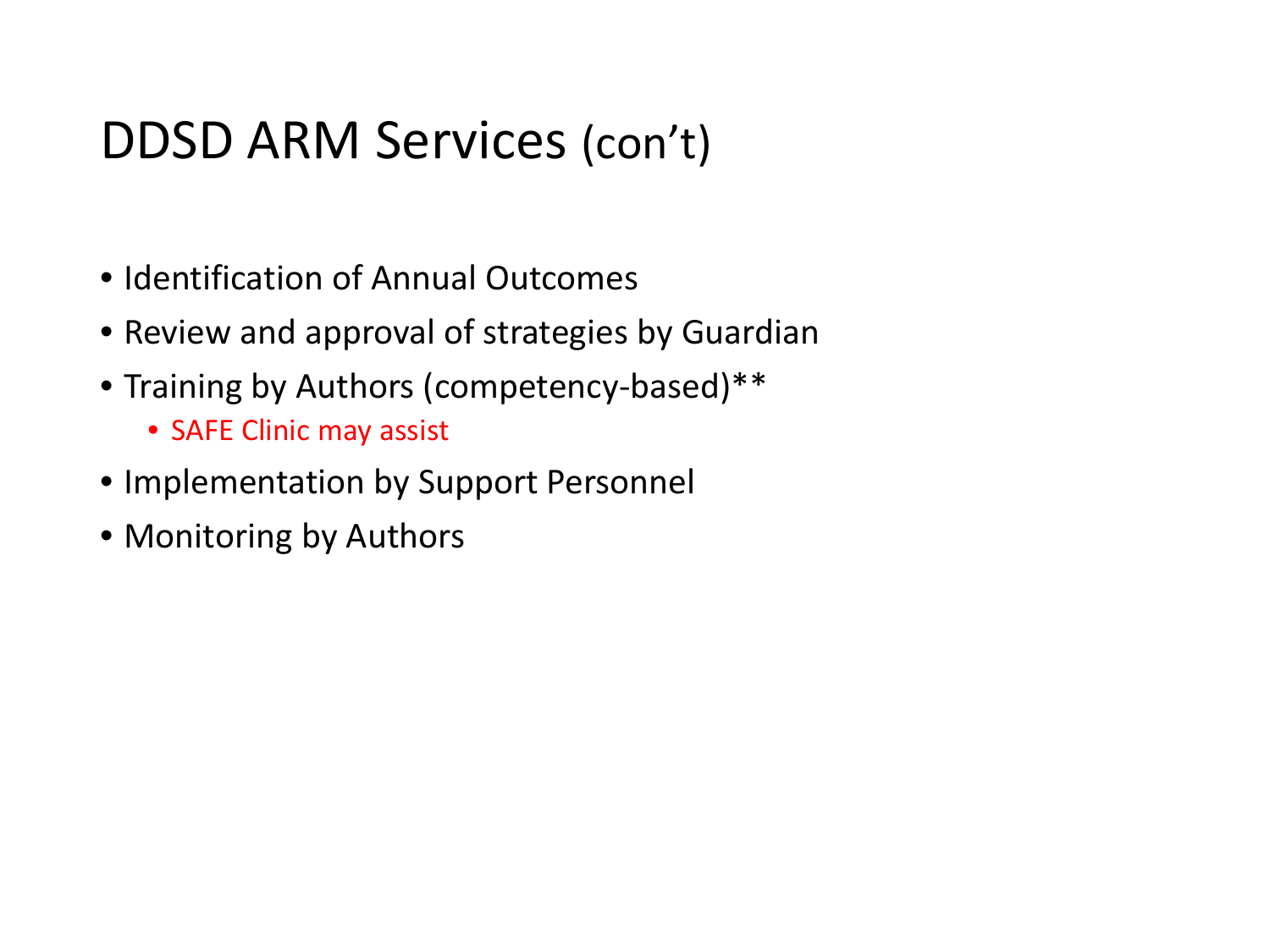## What Can the *SAFE Clinic* Do?

- Collaborate with existing team
	- To provide support when there is no DD Waiver provider in a region (to develop a CARMP)
	- To support current team approach via consultation & TA
	- To provide assessment and/or intervention guidance
	- To trial assistive technology for eating/drinking

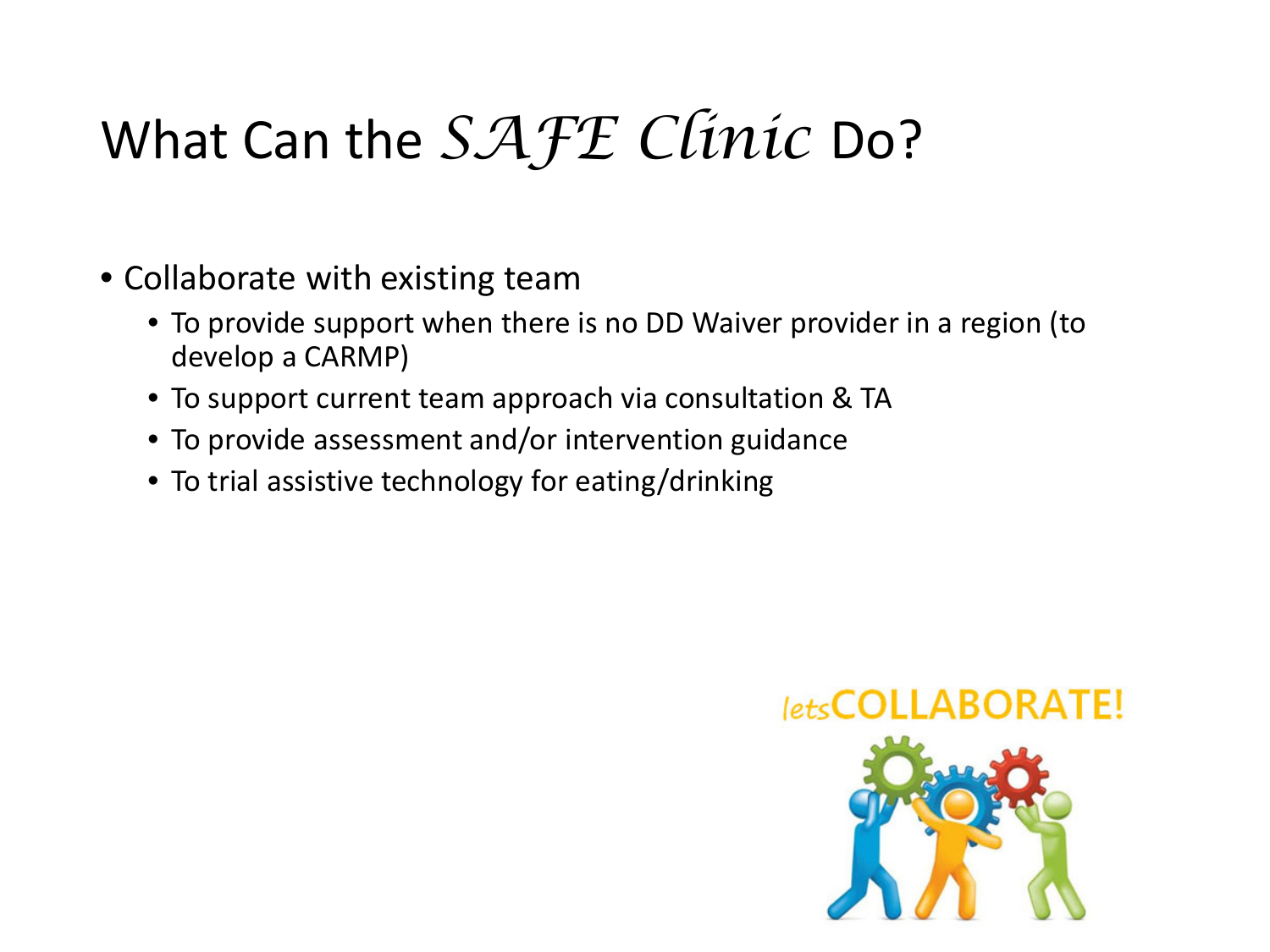## What Can the *SAFE Clinic* Do? (con't)

- To link/refer to other community resources
	- Seating and Wheelchair Clinic
	- Dental Clinic
	- TEASC/Special Needs Clinics
	- Discipline specific technical assistance in related areas
	- Funding options for assistive technology
- Provide physician-to-physician consultation



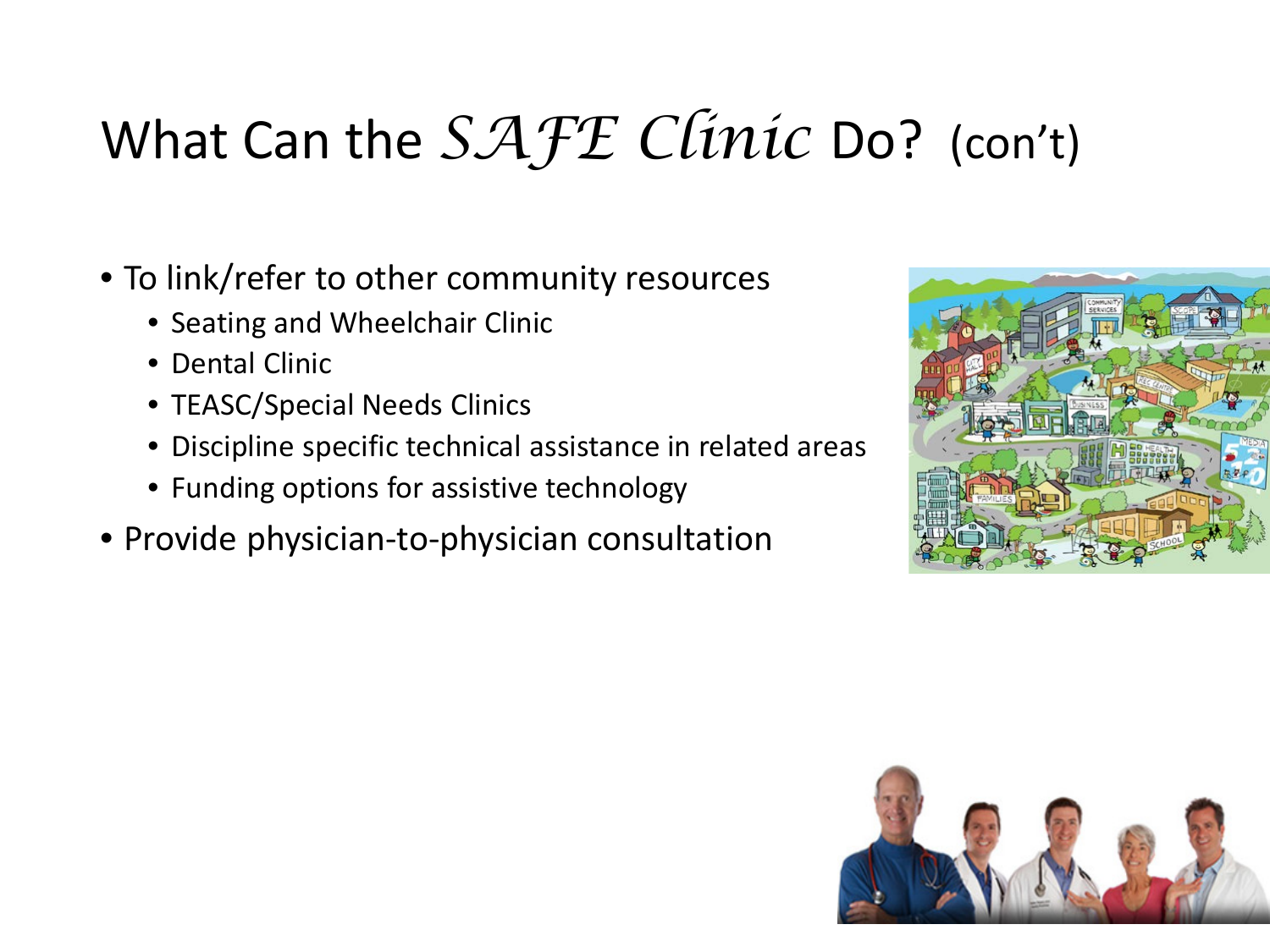## Strategies to Support Oral Eating & Manage Aspiration Risk for TJ

From a Speech-Language Pathologist Lourie Pohl, CCC-SLP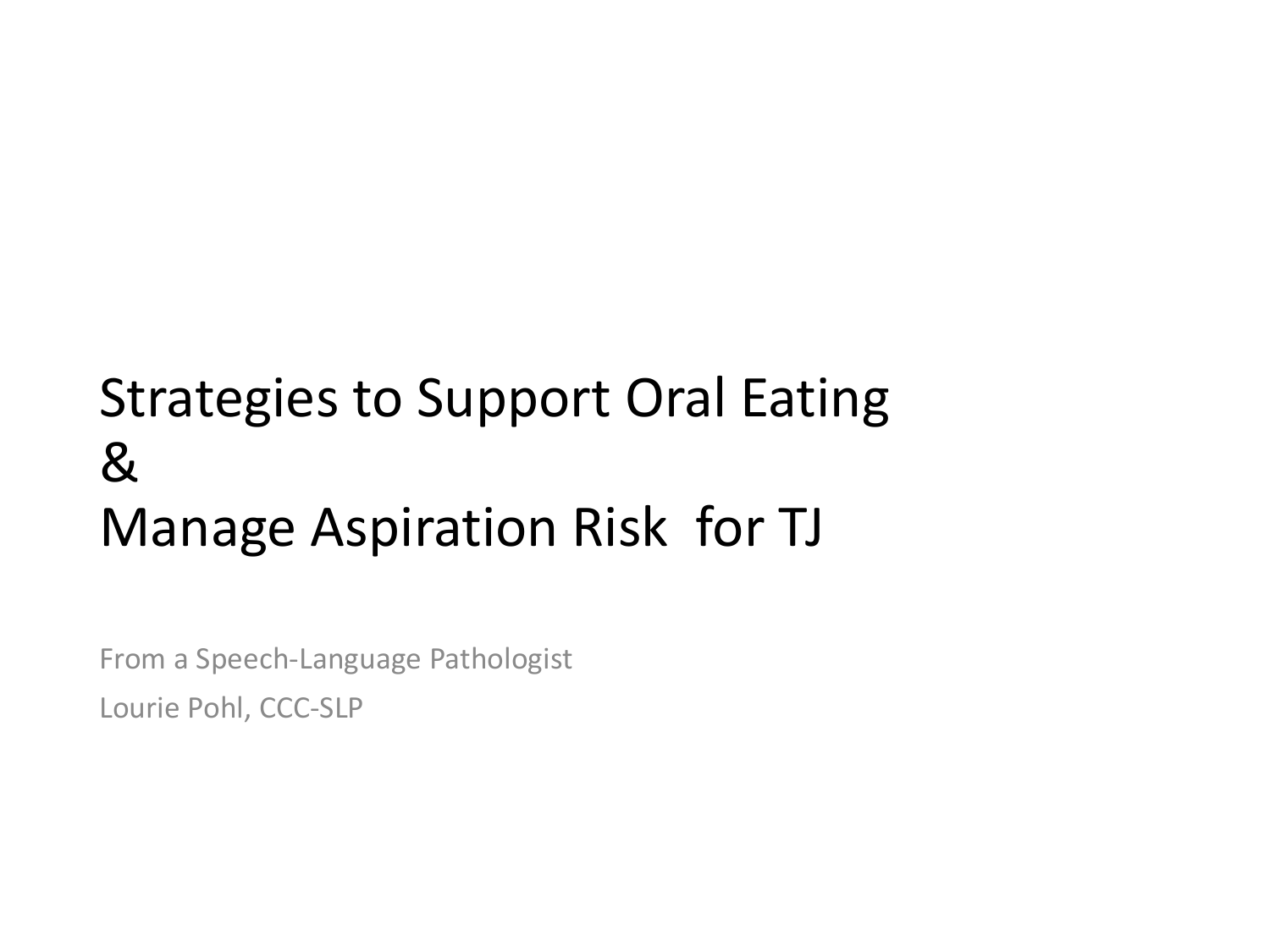### Closer Look at the CARMP

- Mealtime Strategies
	- Positioning of individual (positioning specialist)
	- Positioning of support person (positioning specialist)
	- Nutritional Instructions (dietitian)
	- Diet Texture (eating specialist)
	- Liquid Consistency (eating specialist)
	- Assistive Technology for Eating/Drinking (eating specialist &/or OT)
	- Level of Supervision (eating specialist or other)
	- Assisted Eating Techniques (eating specialist or OT)
	- Self-Feeding Techniques (eating specialist or OT or other)
	- Sensory Support (OT or eating specialist or PT or BSC)
	- Behavioral Support (BSC)
	- Positioning After Meals (positioning specialist)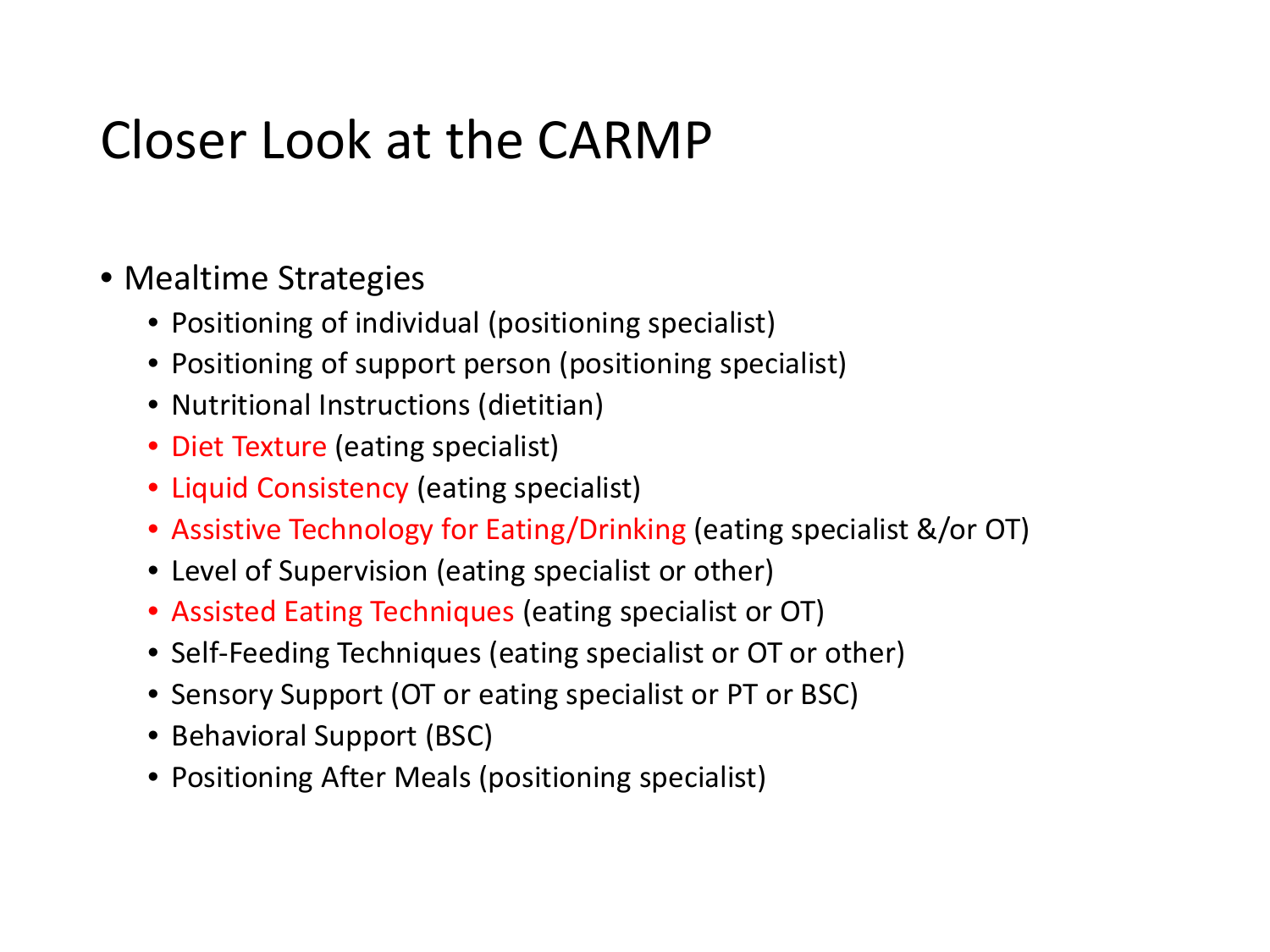## Mealtime Strategies for CARMP

- Diet Texture
	- Puree, soft, ground, mechanical/chopped, regular
- Liquid Consistency
	- Thin, nectar, honey, pudding
- AT for Eating & Drinking
	- Spoons, plates, utensils, etc.
- Assisted Eating Techniques
	- Manner of presentation for solids and liquids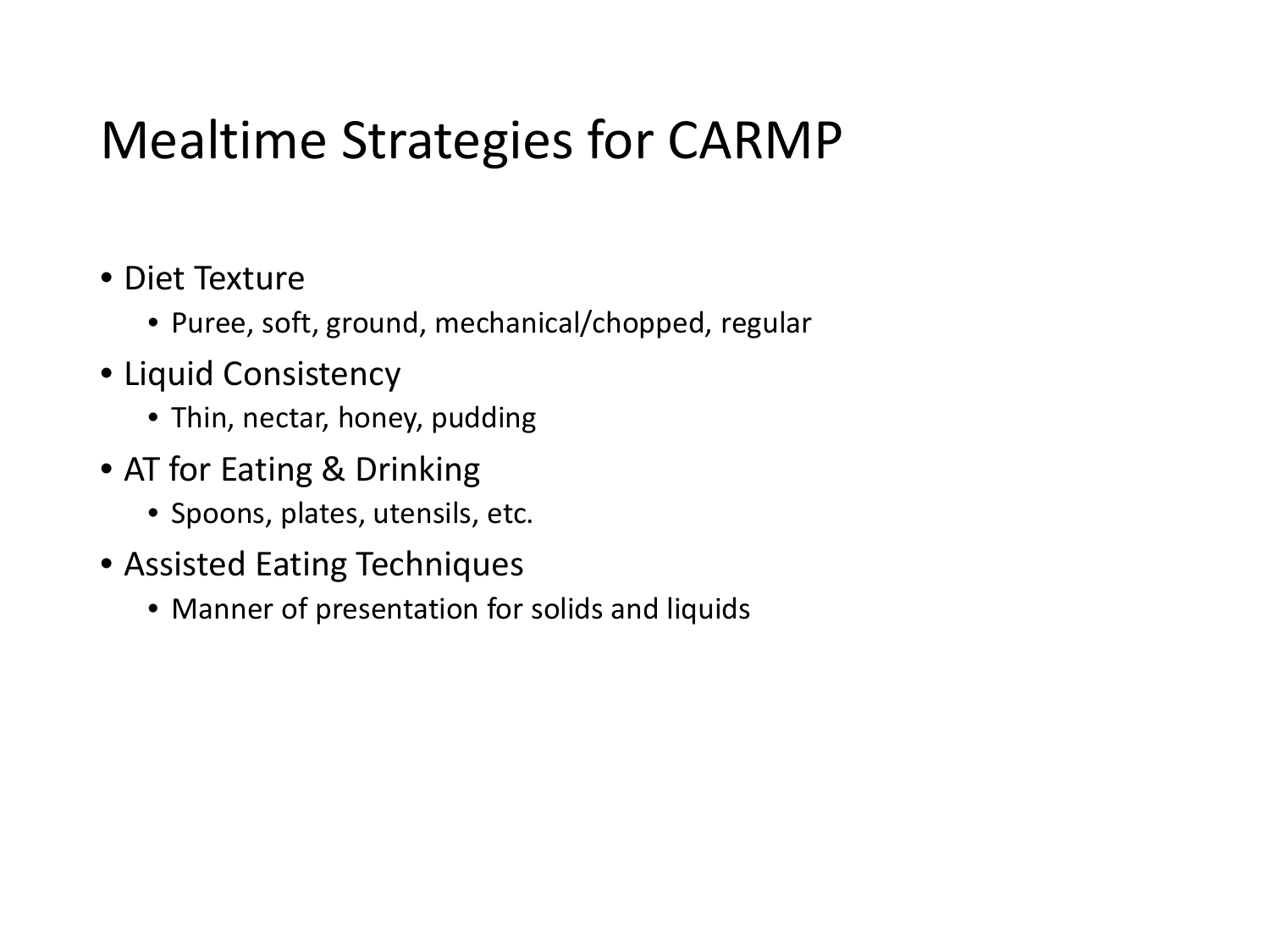## TJ's CARMP: Considerations for oral eating/Drinking

- Mild oral dysphagia
- Mild swallow delay
- Pharyngeal residue
- No penetration/aspiration
- Oral Structures
	- Teeth alignment
		- Open bite
- Oral-Motor Dysfunction
	- Lip closure
	- Tongue control of bolus
	- Bite reflex
- History with AT
	- Baby spoon
	- Baby bottle
	- Sippy cup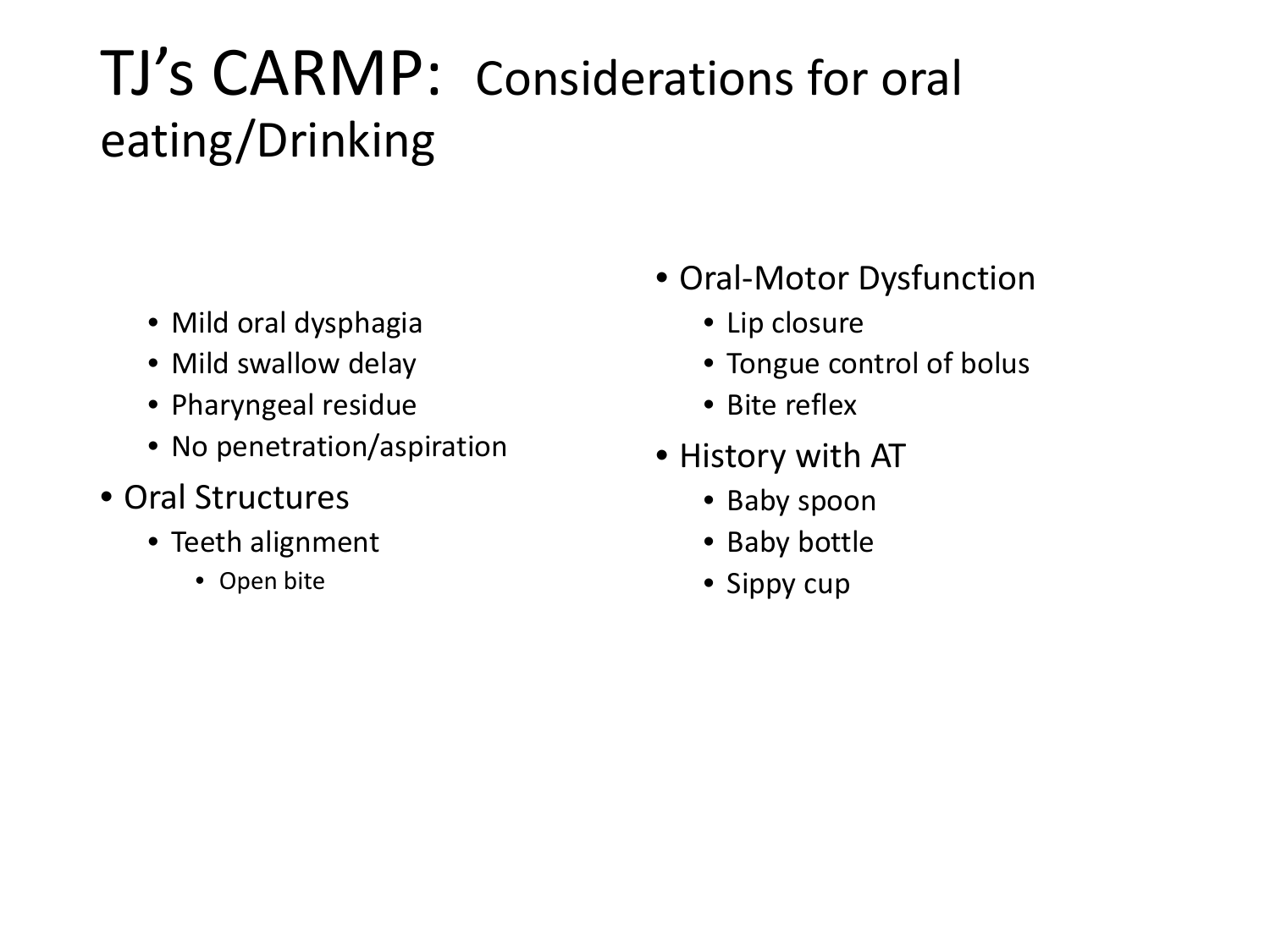- Finding Chin up head posture
- Problem
- Unprotected airway

#### • Strategy

- Present spoon from chin-level to lips (not nose-level to lips)
- DO NOT "bird feed" with chin up position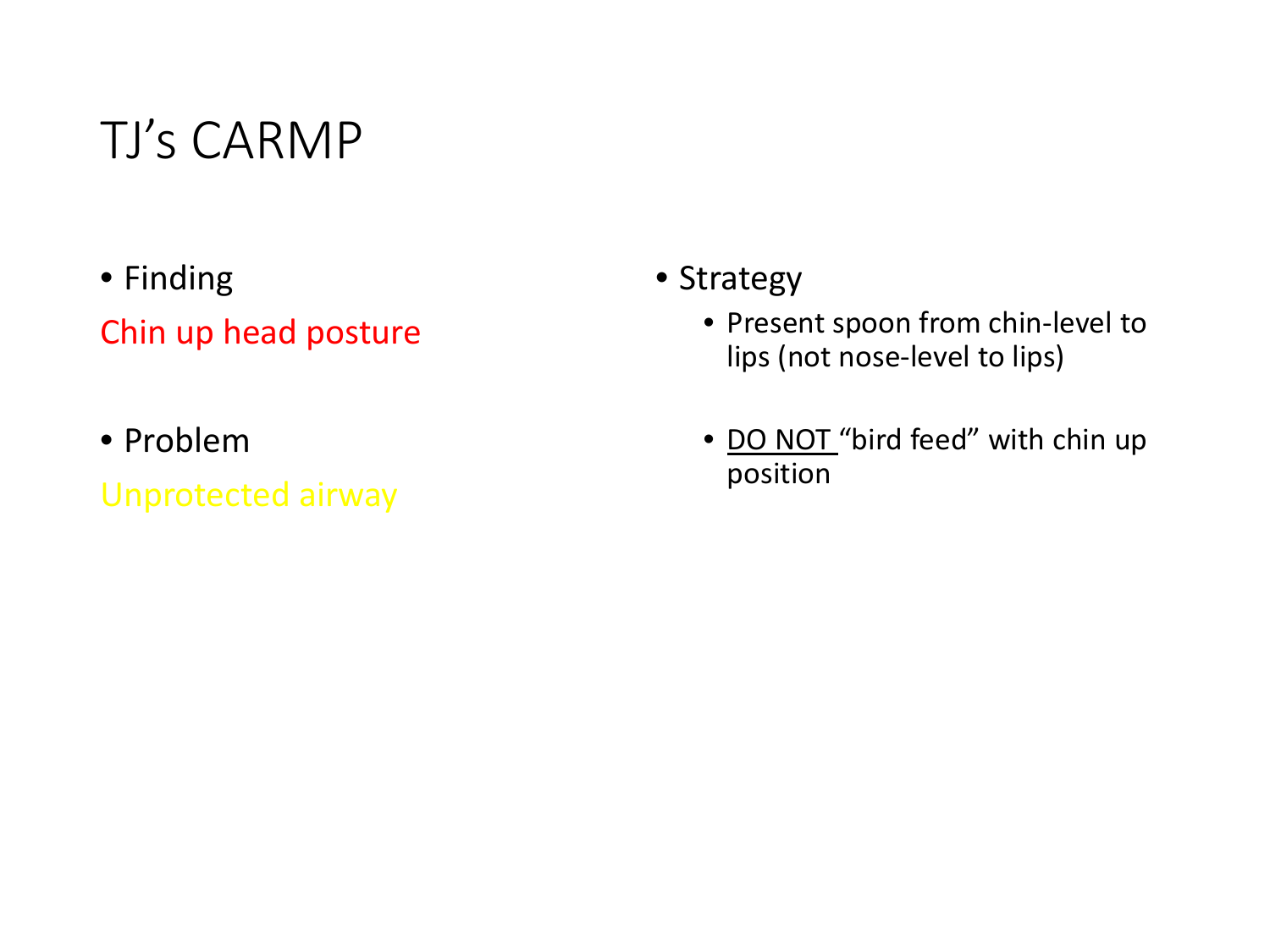• Finding

#### Poor lip closure

• Problem

#### Does not clear bolus from spoon

- small maroon spoon,
- pressure to mid-third of tongue,
- wait for lips to close and then
- remove spoon and allow lips to clear bolus
- DO NOT scrape food off spoon onto upper teeth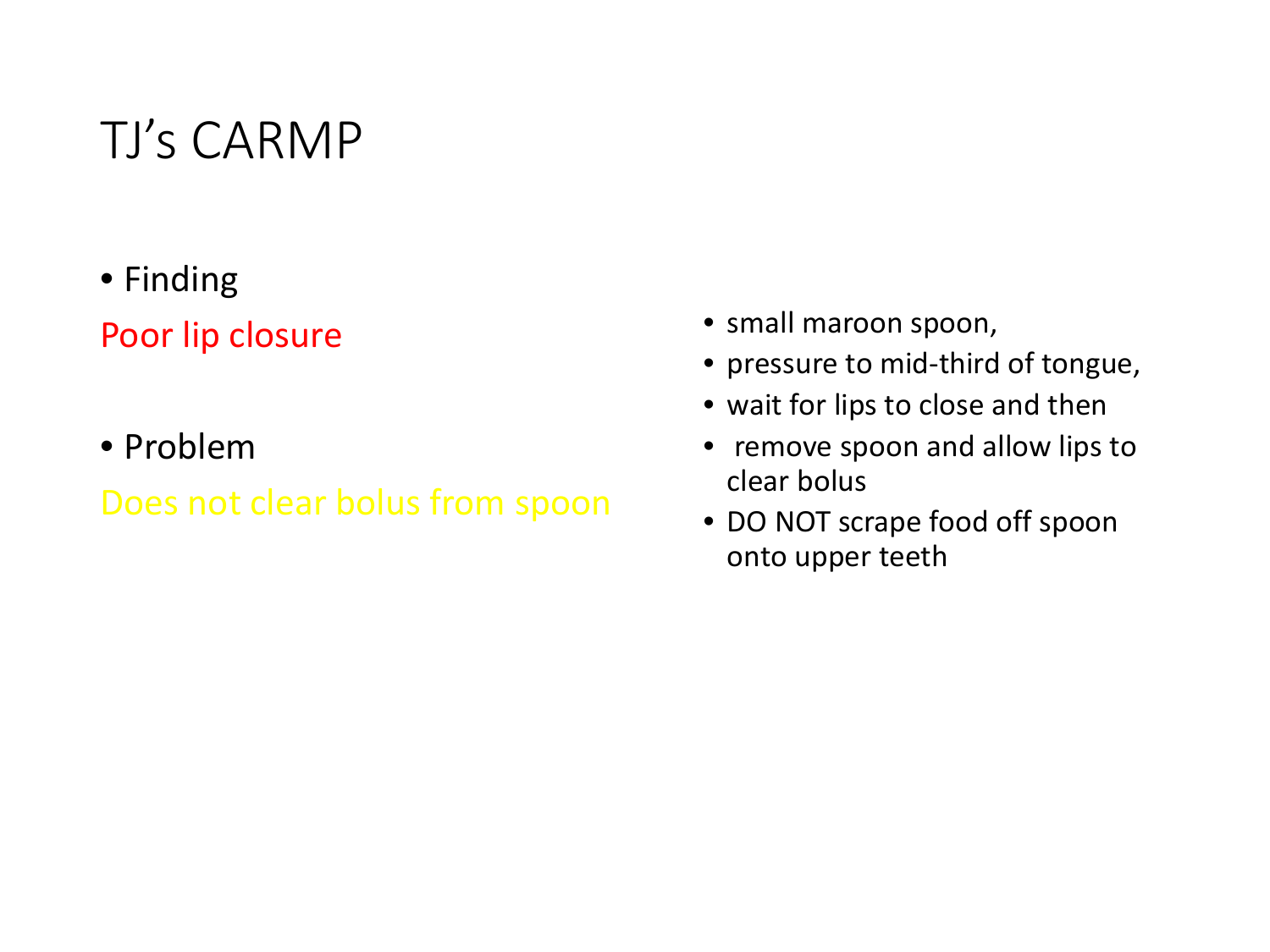Poor tongue control of bolus

Bolus is disorganized Bolus cannot be transported through mouth easily (A->P)

#### • Strategy

- Present a cohesive or slightly sticky bolus texture
- Apply pressure to tongue
- DO NOT use a syringe or place the bolus in the back of the mouth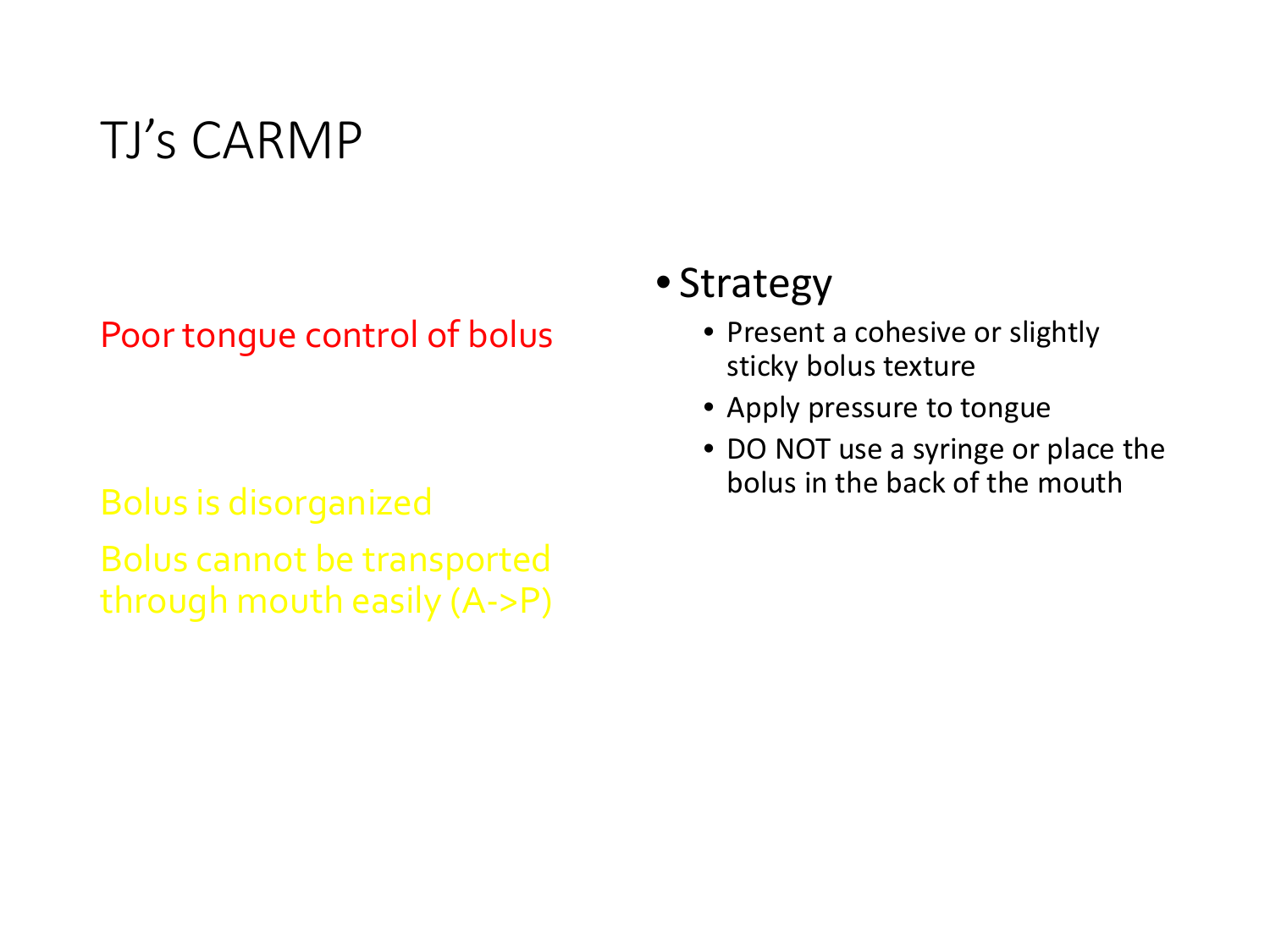• Finding

#### Pharyngeal residue with swallow

#### • Problem

May cause aspiration after the swallow when airway is open

- Wait for additional swallows between bites OR
- Present a "dry" spoon between bites to stimulate a swallow
- DO NOT ignore this; may result in aspiration after the swallow